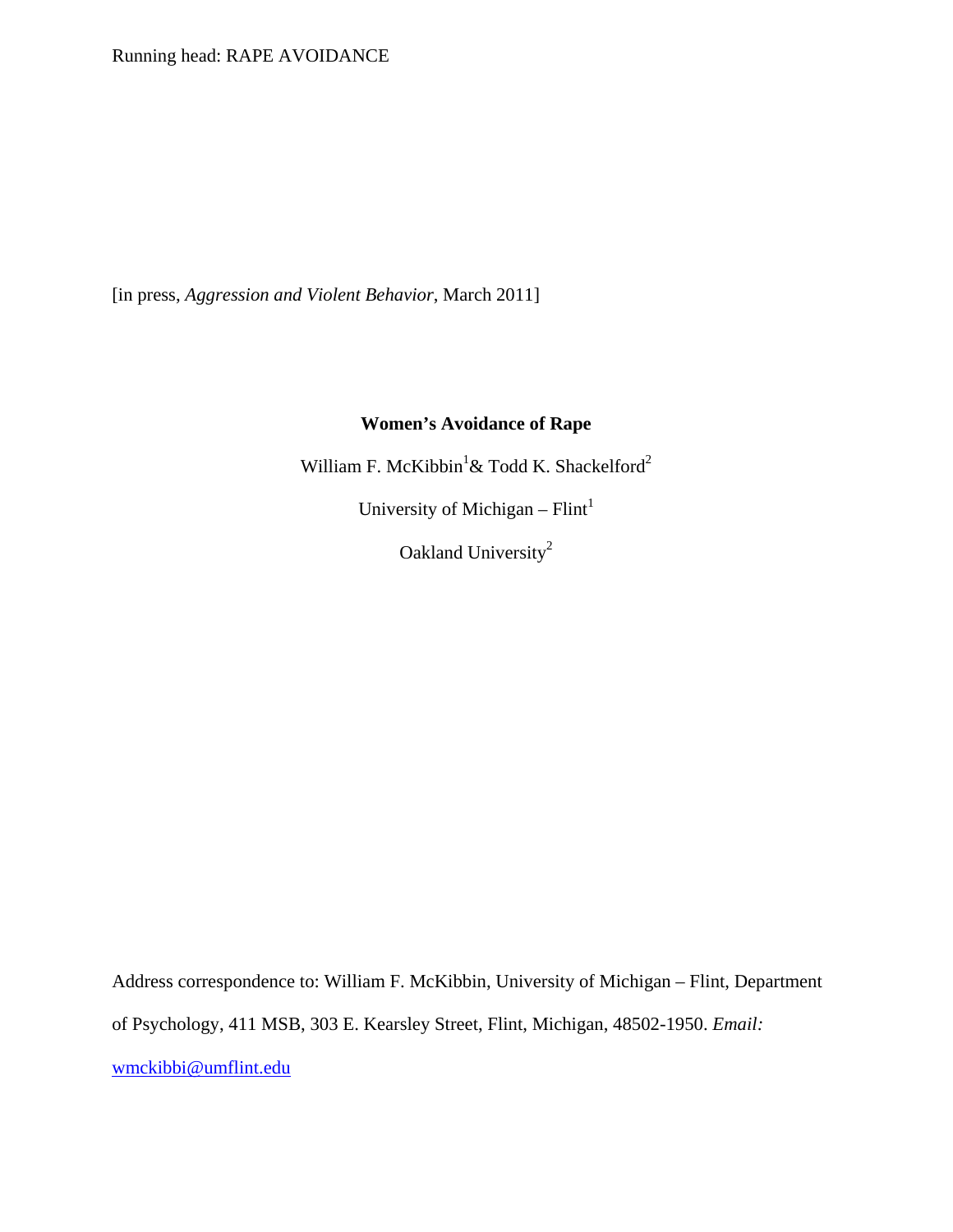# **Abstract**

Females of many species have recurrently faced the adaptive problem of rape over the species' evolutionary history. In humans, rape of women by men has occurred throughout recorded history and across cultures, and exacts on women severe psychological, physical, and reproductive costs. Women therefore may have evolved psychological mechanisms that motivate rape avoidance behaviors. We provide an overview of recent theoretical and empirical research addressing women's rape avoidance psychology and behavior from an evolutionary perspective. This research indicates that women may possess evolved mechanisms that motivate rape avoidance. We conclude by highlighting several directions for research that may further clarify the design features of human female evolved mechanisms that motivate rape avoidance.

*Key words*: evolutionary psychology, rape, rape avoidance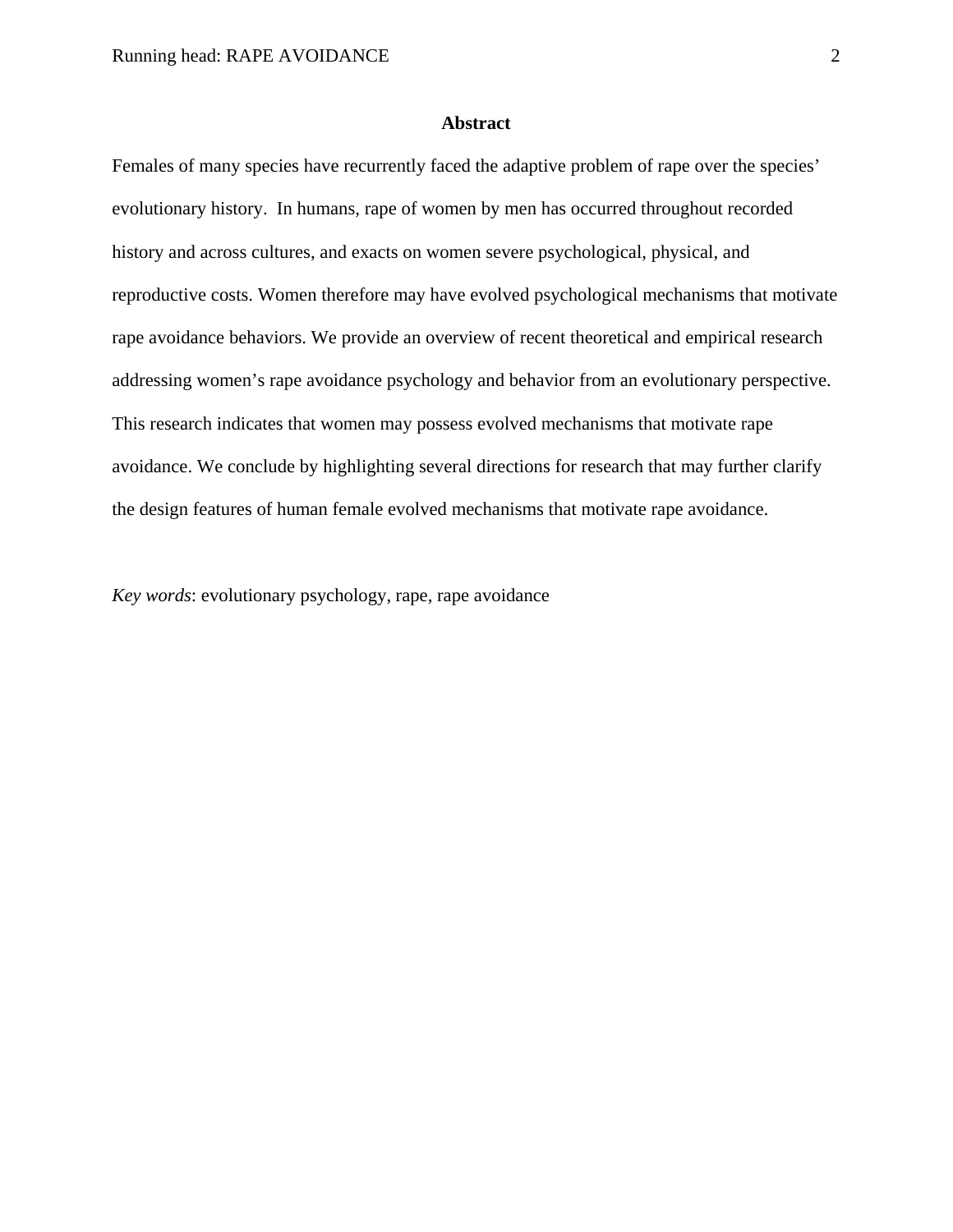#### **Women's Avoidance of Rape**

 More and more, scientists are examining human behavior through the lens of modern evolutionary theory. Evolutionary ideas have become more prominent in social sciences such as economics, political science, and perhaps especially in psychology (Durrant & Ward, in press, this issue). There exist several evolutionary approaches to the analysis of human behavior. Here we take an evolutionary psychological perspective, and demonstrate its utility in developing novel hypotheses and promoting new areas of research.

Evolutionary psychologists often identify adaptations by first identifying recurrent adaptive problems faced by humans over evolutionary history. Knowledge of the likely adaptive problems is then used to infer the nature of current psychological mechanisms. Here we focus on the recurrent adaptive problem of rape of women by men. Rape by men of women has occurred across recorded history (Broude & Greene, 1978; Rozée, 1993; Sanday, 1981) and is an unfortunate fact of life in modern society as well. Thus rape by men is likely to have been a recurrent adaptive problem for women over evolutionary history (Thornhill & Palmer, 2000). Rape results in many negative consequences for women and, therefore, women may have evolved psychological mechanisms designed to motivate rape avoidance behaviors. In this article, we review theory and research addressing women's rape avoidance from an evolutionary psychological perspective (for an overview, see Buss 2004; Confer et al., 2010; Durrant & Ward, in press, this volume). Evolutionary psychology is not a specific domain of psychology. Rather, evolutionary psychology offers a set of useful heuristic tools that can be used to generate novel and testable hypotheses across all domains of psychology. Evolutionary psychology rests on several premises (Buss, 2004).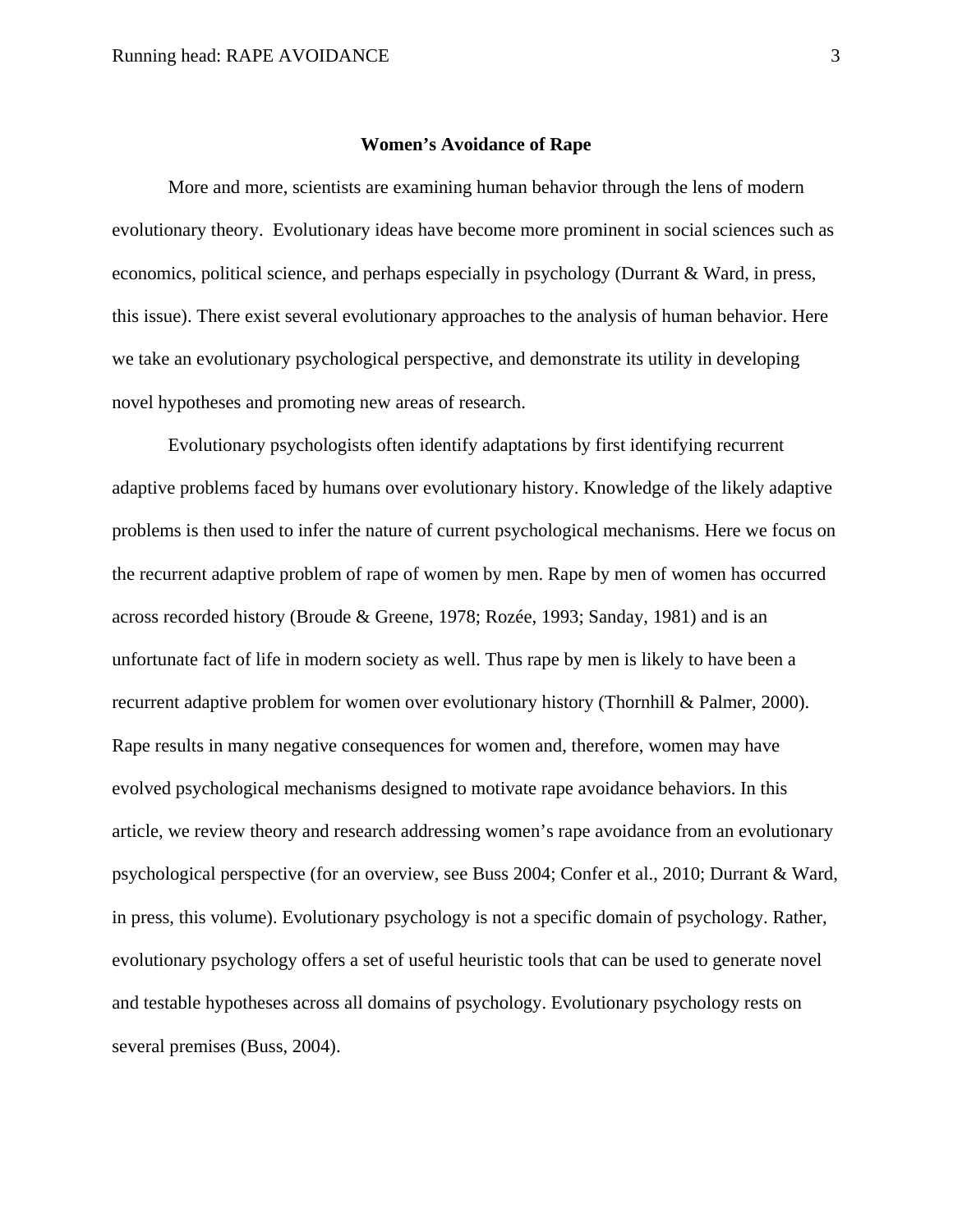First, evolution by natural selection is the only known process capable of producing complex functional systems such as the human brain. The complexity of human behavior can only be understood completely by taking into account both human evolutionary history and natural selection. Second, behavior depends on evolved psychological mechanisms. These are information-processing mechanisms housed in the brain that register and process specific information and generate as output specific behaviors, physiological activity, or input relayed to other psychological mechanisms. Third, an evolved psychological mechanism is functionally specialized as a solution to a specific adaptive problem. Adaptive problems are specific problems that recurrently affected reproductive success over evolutionary history. This third premise is often referred to as domain specificity. A fourth premise of evolutionary psychology is that human brains consist of many specific evolved psychological mechanisms that work together to produce behavior. The large number of evolved psychological mechanisms possessed by humans is what affords the behavioral variability seen in humans. Together with other tools and heuristics for generating hypotheses provided by modern evolutionary theory, these premises are used to generate evolutionary theories of psychology and behavior.

 One such heuristic tool that informs the development of evolutionary psychological hypotheses is parental investment theory (Trivers, 1972). This theory extends the fundamental premises of natural and sexual selection and consists of two fundamental predictions. First, in sexually reproducing species, the sex that invests more in offspring (typically the female) will be more discriminating about mating. Second, the sex that invests less in offspring (typically the male) will be more intrasexually competitive for sexual access to the higher-investing sex. These predictions have been supported in research with numerous species, including humans. Human females, like the females of most biparental species, invest more in offspring, whereas males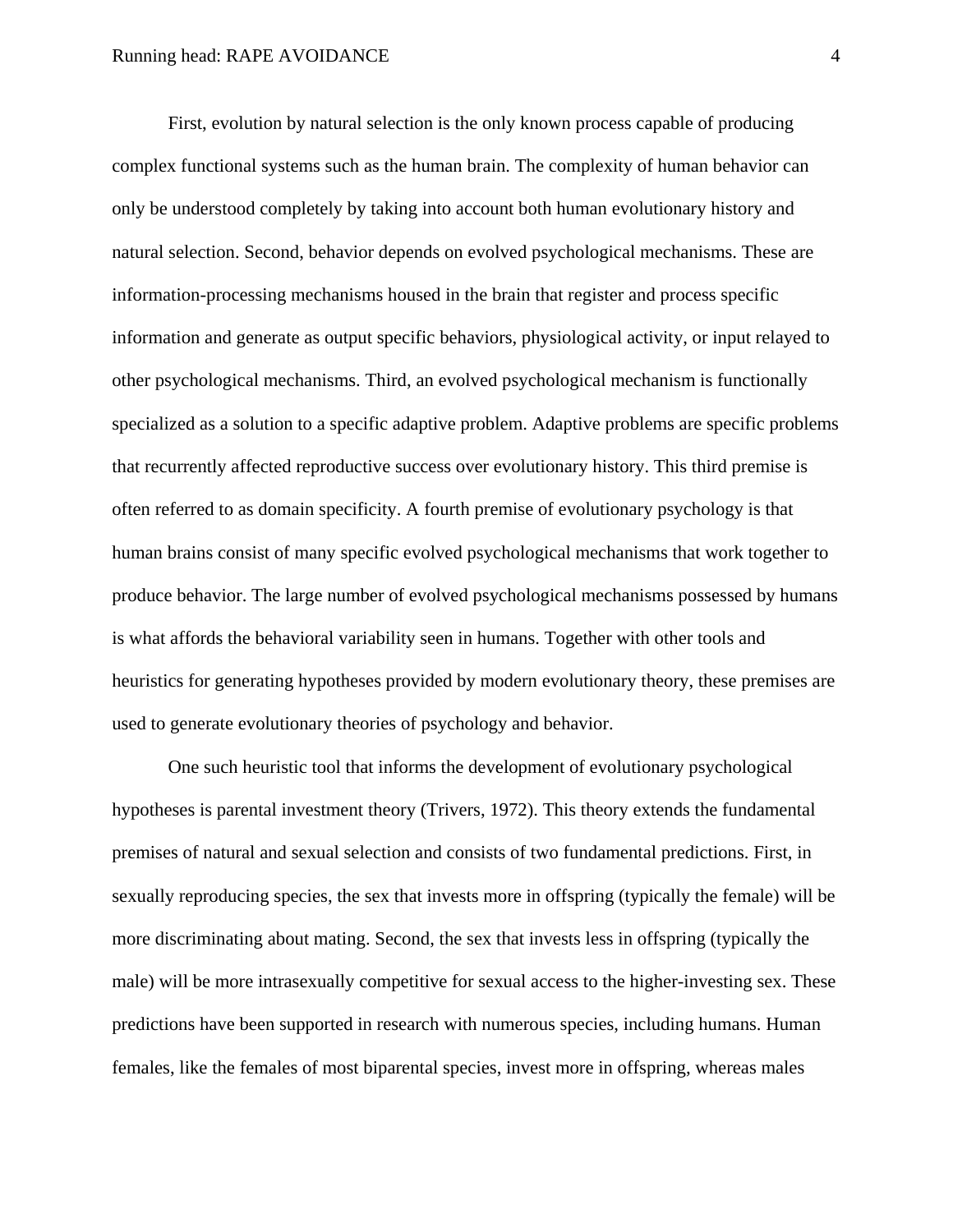invest more in mating effort. These sex differences are greatest in short-term mating contexts (Buss, 1994a,b, 2004). Together, the premises and tools outlined above have been used to stimulate research across varied domains. Yet some scholars have demonstrated misunderstandings or misrepresentations of evolutionary psychological theory.

## **Misconceptions about evolutionary psychology**

The study of rape and rape avoidance from an evolutionary psychological perspective has at times been extremely controversial (see e.g., Palmer & Thornhill, 2003a,b). Much of this controversy appears to be driven by misconceptions or misunderstandings of evolutionary theory. For example, some scholars believe that evolutionary psychological research is conducted to justify racism, sexism, or other undesirable "-isms." For example, Tang-Martinez (1997, p. 116) describes a common feminist view that evolutionary psychology is "inherently misogynistic and provides a justification for the oppression of women." The feminists to whom Tang-Martinez refers are committing a version of what is known as the naturalistic fallacy: the error of deriving what *ought* to be from what *is*. This error can be demonstrated clearly with an example: No reasonable person would argue that a scientist researching the causes of cancer is thereby justifying or promoting cancer. Yet, some people continue to argue that investigating rape from an evolutionary perspective justifies or legitimizes rape (e.g., Baron, 1985; Marshall & Barrett, 1990, cited in Thornhill & Palmer, 2000).

Related to the naturalistic fallacy is the false belief of genetic determinism: the idea that behavior is unalterable or unchangeable. This argument has been debunked numerous times. Biologist John Maynard Smith noted that genetic determinism is "an incorrect idea that is largely irrelevant, because it is not held by anyone, or at least not by any competent evolutionary biologist" (1997, p. 524). No evolutionary psychologist would argue that because rape is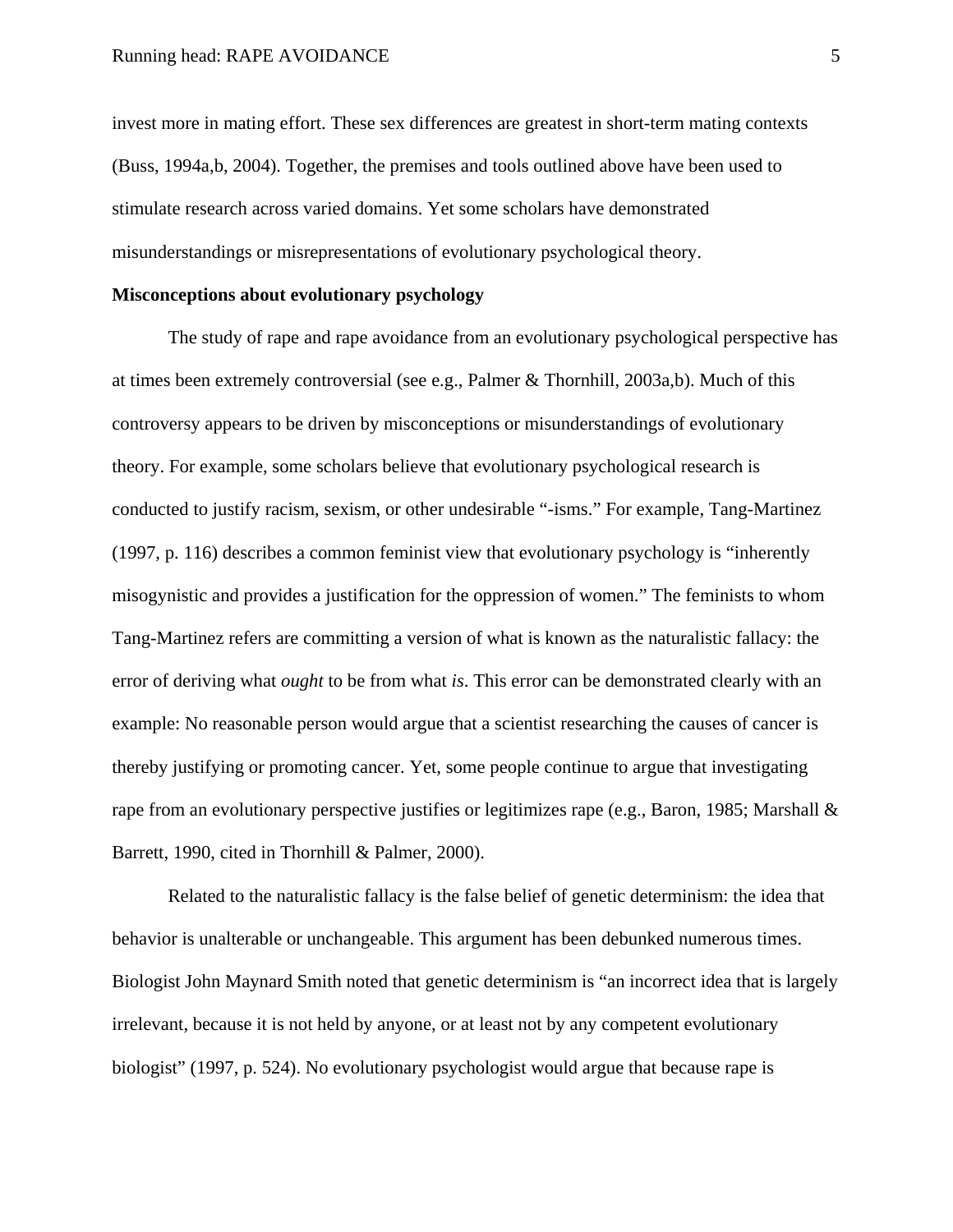produced by evolved mechanisms, it cannot be prevented or that its existence is a foregone conclusion. The goal of evolutionary psychology is to further our understanding of the phenomenon of interest, which in this case is rape. Researching rape from an evolutionary perspective does not justify or promote this heinous act. Whether evolutionary psychological hypotheses about rape are correct, new perspectives often generate new insights into the target phenomenon. Indeed, researchers taking an evolutionary perspective have offered new insights into both rape and rape avoidance psychology.

#### **Evolutionary theories of rape**

Definitions of rape vary, and there are many types of rape. Here it is defined as the use by a man of force or threat of force to achieve penile-vaginal penetration of a woman without her consent (Kilpatrick, Edmunds, & Seymour, 1992; Thornhill & Palmer, 2000). Behavior analogous to rape appears to have been a recurrent adaptive problem for females across many animal species. Evolutionary theory predicts that sexual coercion and rape are likely to occur in any species in which males are more aggressive, more eager to mate, more sexually assertive, and less discriminating in choosing a mate (Thornhill & Palmer, 2000).

Sexual coercion and rape have been documented in many different species, including insects (Dunn, Crean, & Gilburn, 2002; Linder & Rice, 2005; Thornhill, 1980, 1981, 1987; Vahed, 2002), amphibians and reptiles (Olsson, 1995; Reyer, Frei, & Som, 1999, Shine, Langkilde, & Mason, 2003; Sztatecsny, Jehle, Burke, & Hödl, 2006), fish (Magurran, 2001; Plath, Parzefall, & Schlupp, 2003), birds (Gowaty & Buschhaus, 1998; McKinney, Derrickson, & Mineau, 1983; Pizzari & Birkhead, 2000), and primates (Robbins, 1999; Smuts & Smuts, 1993; Wrangham & Peterson, 1996).These studies indicate that rape has been a recurrent adaptive problem for many species.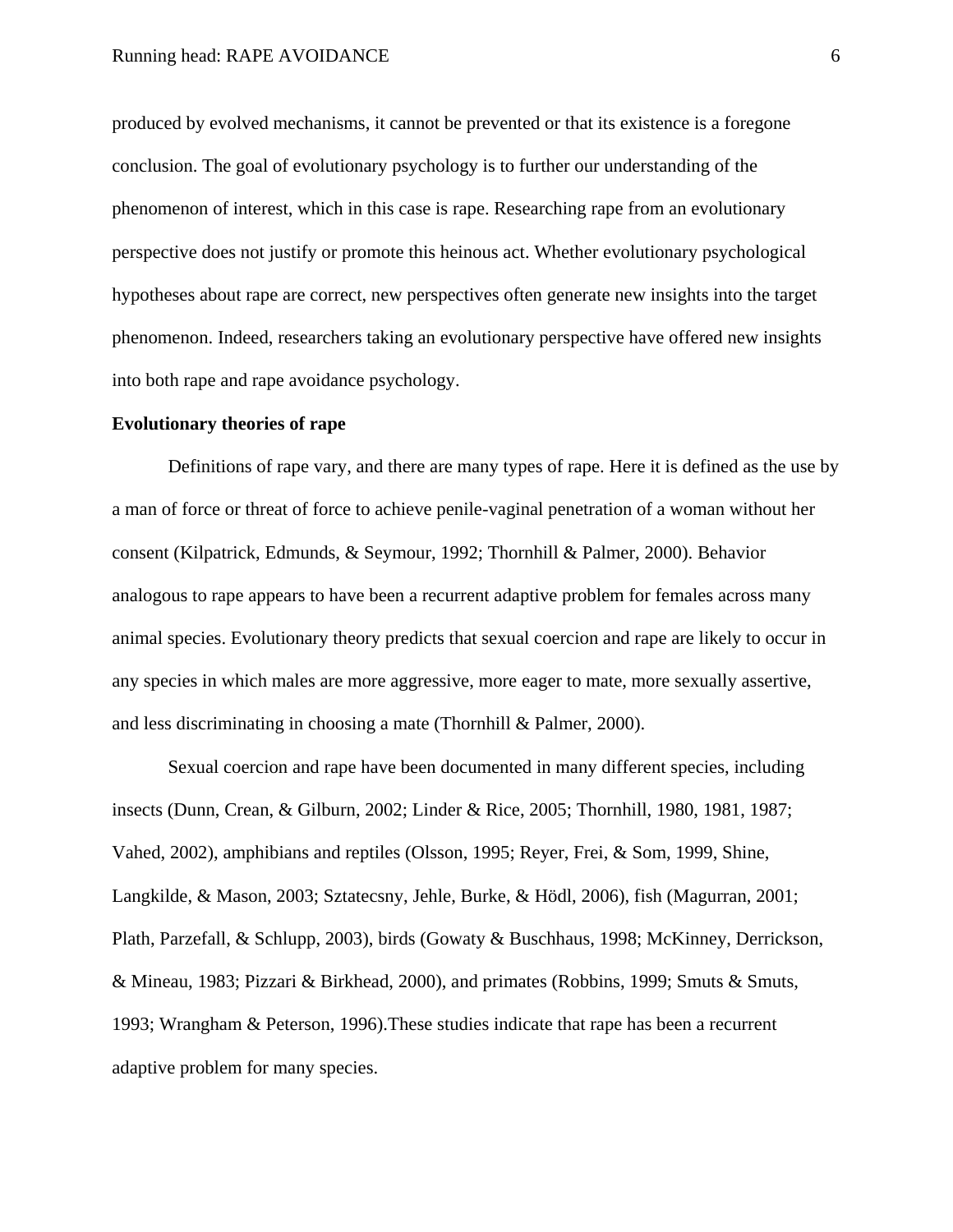Rape is a fact of life across all known human cultures (Broude & Greene, 1978; Rozée, 1993; Sanday, 1981). In Western samples, estimates of rape victimization are as high as 13% for women (Kilpatrick et al., 1992; Resnick, Kilpatrick, Dansky, Saunders, & Best, 1993). Rape is in fact likely to be more common than these estimates suggest, however, because rapes often go unreported (Kilpatrick et al., 1992).

 Rape became a public and academic focus following the publication of Brownmiller's (1975) book, *Against our will: Men, women, and rape.* Brownmiller argued that rape is "a conscious process of intimidation by which *all men* keep *all women* in a state of fear" (p. 15, emphasis in original). Since then, feminist theories of rape have dominated the rape research literature. A prominent version of feminist theory contends that rape is the result of social traditions in which men have dominated political, economic, and other sources of power (Ellis, 1989).

Feminist theorists inspired by Brownmiller often interpret rape as a method by which men secure and maintain this power and dominance over women. Moreover, feminist theorists have argued explicitly that rape is not sexual in nature, and they often seem more focused on making ideological, rather than scientific, statements about human psychology and behavior (Thornhill & Palmer, 2000). These interpretations also ignore the existence of rape behaviors in many nonhuman species. Recently, researchers have begun to examine human rape from an evolutionary psychological perspective informed by comparative and other research.

Comparative evidence demonstrates that males of many species have evolved strategies to sexually coerce and rape females. Rape in humans may also reflect adaptations constructed over evolutionary time. Although numerous explanations have been offered to explain rape in humans (e.g. learning or enculturation, mental illness, personality differences, drug and alcohol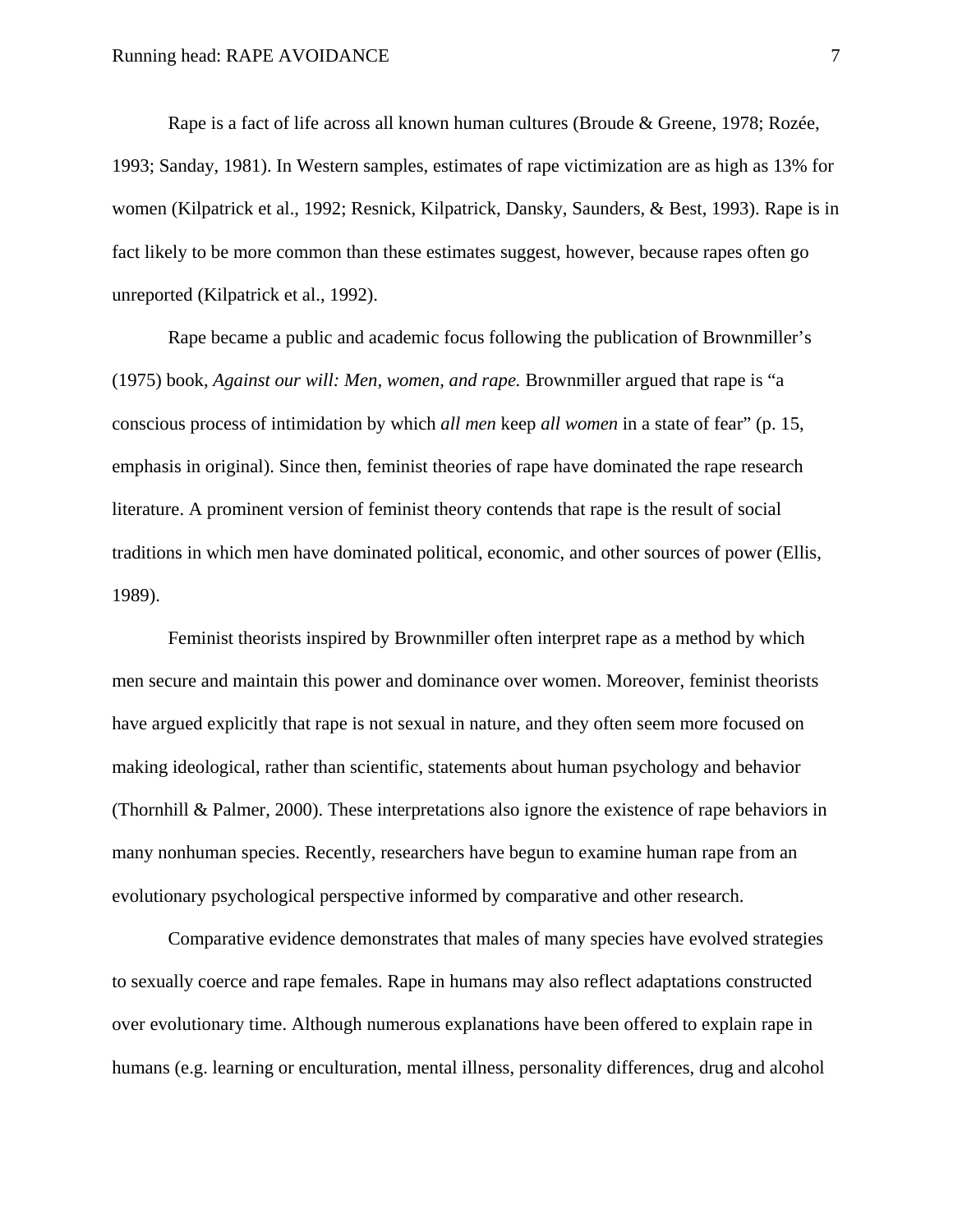use, and other factors; Bergen & Bukovec, 2006, Brecklin & Ullman, 2001, Dean & Malamuth, 1997, Lalumiére & Quinsey, 1996), these factors alone cannot explain the existence of such seemingly complex behavior. At best, these factors may increase the likelihood of rape occurring, but cannot explain the complex organized behavior seen in rape. Only two explanations are likely to be true: that rape is the product of specialized male psychological mechanisms, or that it is a byproduct of mechanisms in the male mind selected to solve other adaptive problems, such as a mechanism to take desired resources by force, for example (Palmer & Thornhill, 2003a, 2003b; Thornhill & Palmer, 2000). While evolutionary approaches offer additional perspectives on the study of rape, there are weaknesses in current arguments. Particularly, there is no clear evidence supporting one explanation over another (Thornhill & Palmer, 2000). Debate continues on this topic.

Regardless of whether rape is the result of adaptation, or is a byproduct of other adaptations, women may have evolved psychological mechanisms in response to the recurrent adaptive problem of rape. Next we review research in this area.

## **Women's rape avoidance**

 In humans, rape of women by men has occurred throughout recorded history and across cultures, and exacts on women severe psychological, physical, and reproductive costs (Thornhill & Palmer, 2000). There are several reasons why rape is traumatic for women. These include disrupting a woman's parental care, causing a woman's partner to abandon her, and causing a woman serious physical injury or death (Thornhill & Palmer, 2000). Women are sometimes killed after being raped (Shackelford, 2002a, 2002b). Aside from death, perhaps the greatest cost to women who are raped is the circumvention of their mate choice (Wilson, Daly, & Scheib,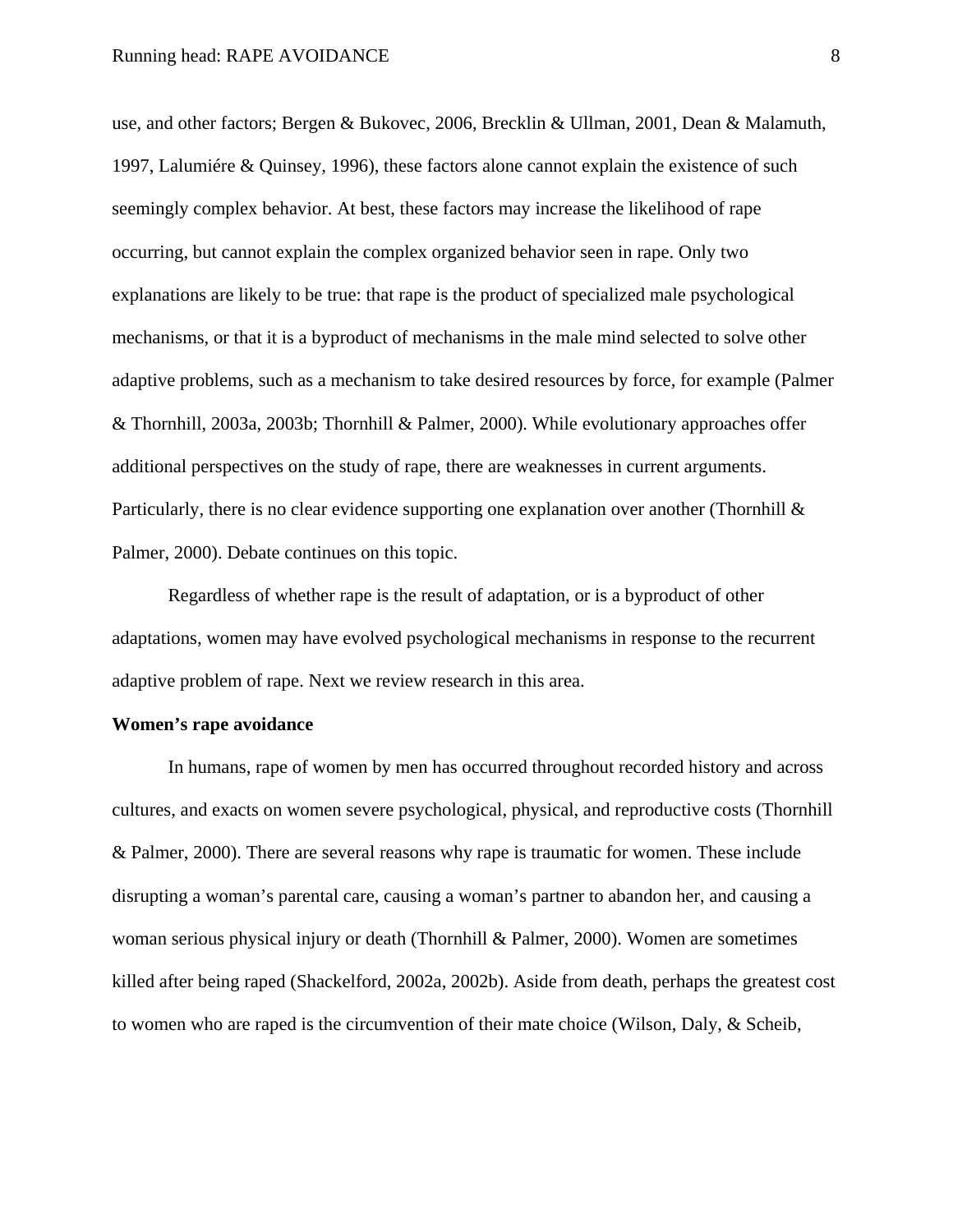1997). This is because anything that circumvents women's choice in mating can severely jeopardize their reproductive success and ultimate fitness (Symons, 1979).

Researchers have speculated that several female traits or behaviors evolved to reduce the risks of being raped. Smuts (1992) argued that women form alliances with groups of men and other women for protection against would-be rapists. Similarly, Wilson and Mesnick (1997) proposed and found support for the bodyguard hypothesis: women's mate preferences for physically and socially dominant men may reflect anti-rape adaptation. Of course, women may form alliances or prefer dominant mates for reasons other than to avoid rape. Alliances offer protection from such dangers as assault or predation, and dominant mates may possess higher quality genes, for example. Finally, Davis and Gallup (2006) hypothesized that preeclampsia and spontaneous abortion may be adaptations that function to terminate pregnancies not in the woman's best reproductive interests, such as those resulting from rape.

Recent empirical research has tested the hypothesis that specific psychological mechanisms evolved to solve the recurrent adaptive problem of rape avoidance. Empirical evidence is accumulating that supports the hypothesis that women possess such mechanisms. A linked series of studies conducted by Thornhill and Thornhill (1990a,b,c, 1991) demonstrate the power and utility of taking an evolutionary perspective in social science research. Thornhill and Thornhill argued that the psychological pain that women experience after being raped may be influenced by evolved mechanisms designed to focus women's attention on the circumstances of the rape, particularly the social cirumstances that resulted in the rape. Thornhill and Thornhill argued that, like physical pain, psychological pain motivates individuals to attend to the circumstances that led to the pain and to avoid those circumstances in the future.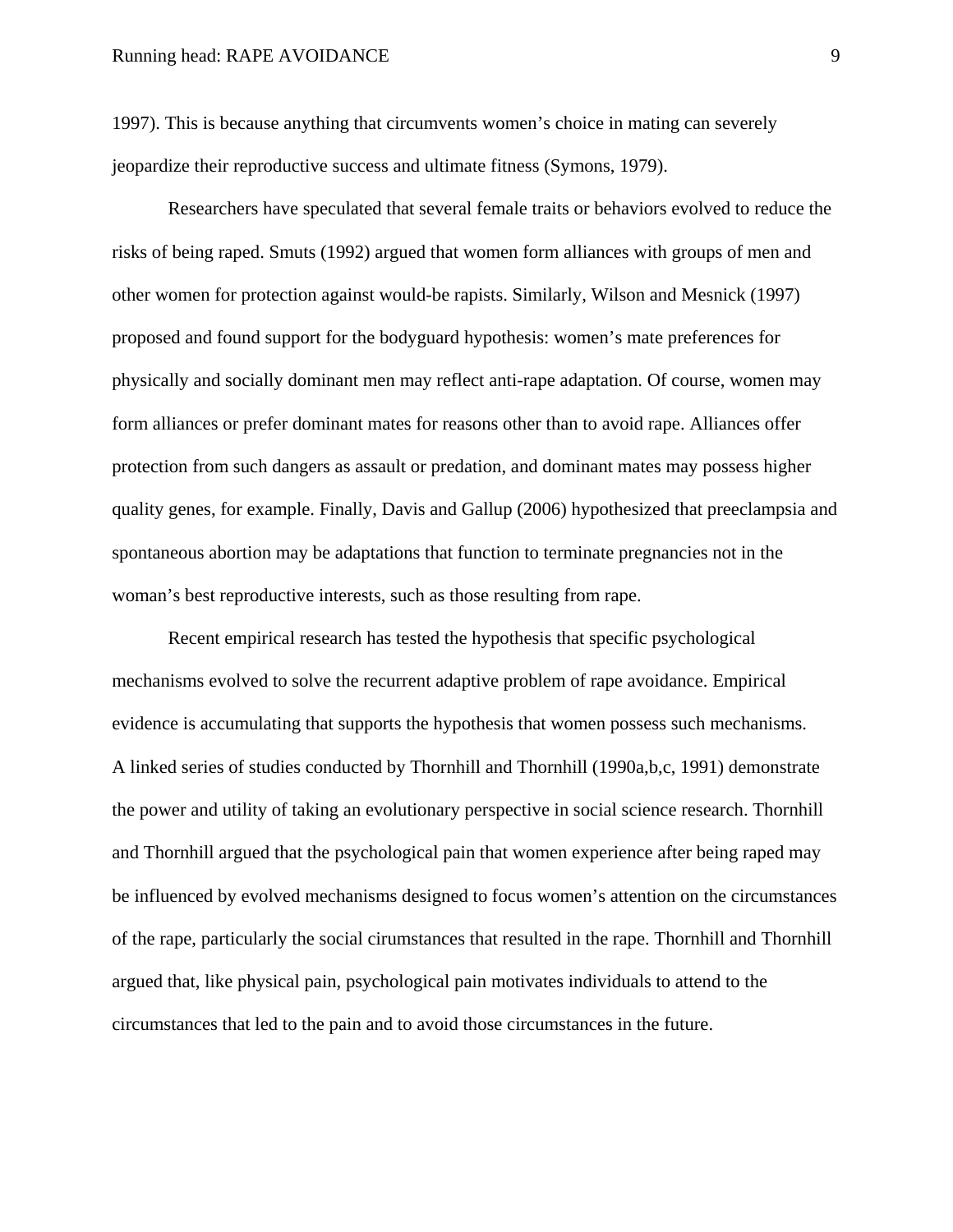Thornhill and Thornhill explicitly used evolutionary theory to develop their arguments. They argued that victims of rape who have more to lose in terms of future reproductive success or fitness experience more psychological pain relative to women with less to lose in terms of future reproductive success (Thornhill & Thornhill, 1983, 1990a; Thornhill & Palmer, 2000). For example, reproductive-aged women are hypothesized to experience more psychological pain due to the greater risk of conception. Thornhill and Thornhill (1990a) provided support for this hypothesis, documenting that reproductive-aged women are more traumatized by rape than are post-reproductive aged women or pre-reproductive aged girls. This finding holds true even if force or violence is not used during commission of the act. They argued that the experience of greater psychological pain was due to the greater likelihood of pregnancy for women of this age range. Thornhill and Thornhill also examined the effects of other variables including relationship status (1990a), relation to the offender (1990b), use of force and violence (1990c), and the nature of the sexual act (1991). Across the studies, the researchers found support for the general hypothesis that psychological pain following sexual assault was linked with potential fitness costs.

The relationship of psychological pain to use of force and violence (Thornhill  $\&$ Thornhill , 1990c) provides a compelling example of the power and utility of an evolutionary perspective. For women in long-term relationships, force or violence during the sexual assault actually *decreased* their psychological pain following the assault. Women in a long-term relationship risk losing the vital support of their partner if they were to suspect an infidelity had occurred, rather than a rape. Physical signs of injury may actually decrease the likelihood of a man doing so, and paradoxically decrease the risks associated with rape for those women who are physically injured. It is difficult to imagine that a traditional social science model could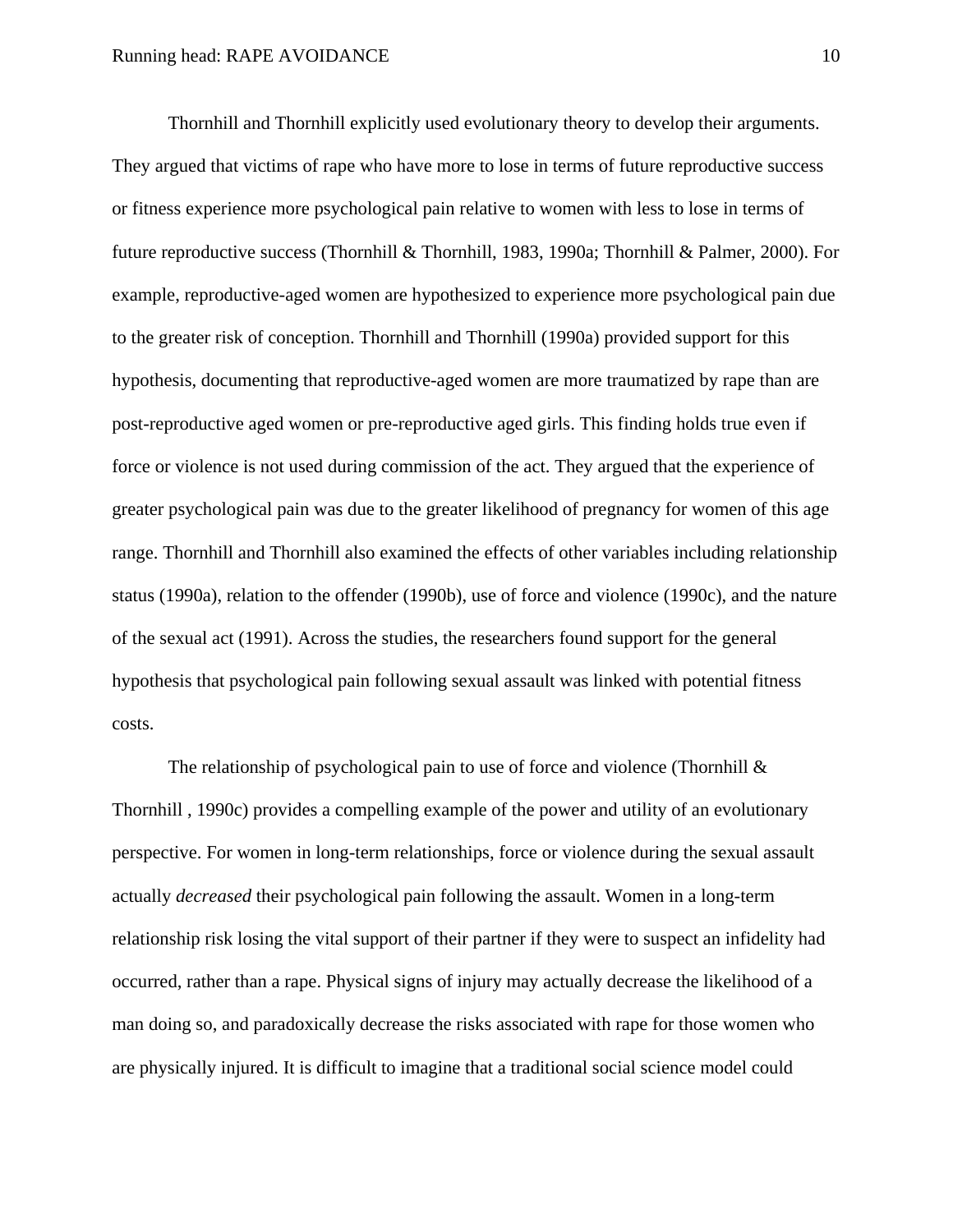predict or explain such findings. Such counter-intuitive results can be predicted and explained using the lens of evolutionary theory..

The research conducted by Thornhill and Thornhill focuses on the aftereffects of being raped and on the psychological pain that may motivate women to avoid the circumstances leading to the rape. Of course genetically and logically speaking, avoiding rape altogether is far more beneficial. Very little research, however, has been conducted to identify the specific behaviors women may deploy to avoid being raped. In one early study, Scheppele and Bart (1983) conducted interviews of women who had been raped, or who had been attacked and successfully avoided being raped. Some of these women described "rules of rape avoidance" (p. 64) and how they followed them, e.g. "I would never be alone on the street" and "I would watch what I wear" (p. 65). These qualitative data provide intriguing preliminary evidence for rapeavoidance adaptations in women. However, these researchers did not use an evolutionary perspective, limiting their ability to develop useful predictions related to women's reproductive status, for example.

Petralia and Gallup (2002) examined whether a woman's capacity to resist rape varies across the ovulatory cycle. Women in the fertile phase of their ovulatory cycle showed an increase in handgrip strength, but only when presented with a sexual coercion scenario. Women not in their fertile phase did not show an increase in handgrip strength. Furthermore, women in all other conditions, including women in the fertile phase who were presented with the neutral control scenario, showed a decrease in hand strength post-test. These findings may suggest that women possess specialized psychological mechanisms designed to motivate them to behave in ways that decrease the likelihood of being raped. Women who experience increased strength during their fertile phase may be better equipped to defend themselves from would-be rapists.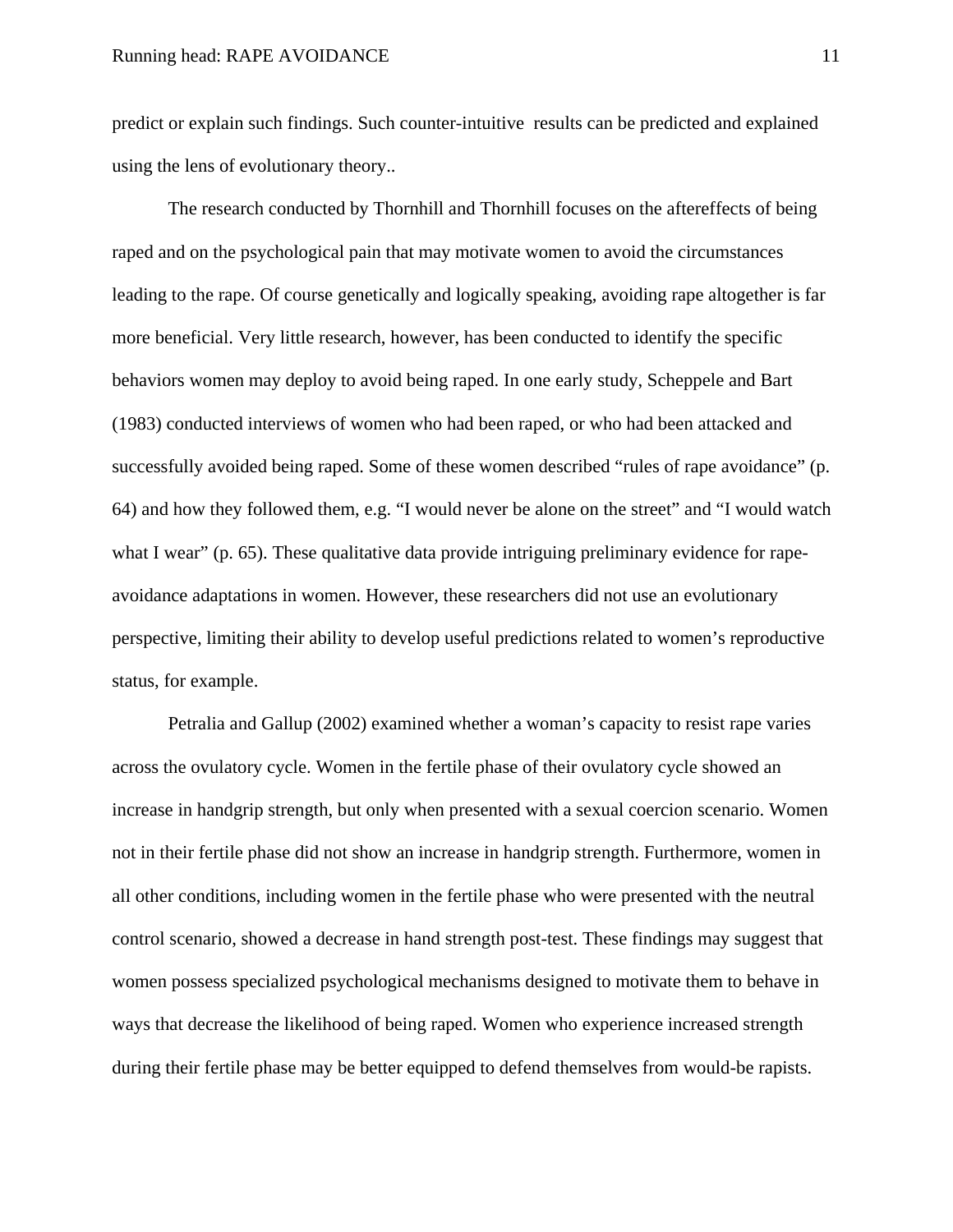The research by Petralia and Gallup provides evidence consistent suggesting that women have evolved mechanisms that motivate rape avoidance behaviors.

Chavanne and Gallup (1998) investigated the performance of risky behaviors by women in the fertile phase of their ovulatory cycles. A sample of women were asked where they were in their ovulatory cycles, and to indicate whether they had performed a range of behaviors in the previous 24 hours. Behaviors were ranked by an independent sample of women in a previous study according to how likely performing the behaviors might result in a woman being sexually assaulted, with riskier behaviors given higher risk scores. Individuals' risky behavior was estimated by taking the summed composite score of all performed activities. Women in the fertile phase of their ovulatory cycle reported performing fewer behaviors representing a greater risk of being raped. There was no difference in the likelihood of performing low-risk behaviors between women in their fertile phase and women outside their fertile phase. This research has some methodological problems that prevent firm conclusions, however. First, the researchers used only one method (i.e., the forward-cycle method) to assess women's ovulatory status. Also, Chavanne and Gallup do not specify how the inventory of risky behaviors was developed, noting only that a preliminary sample of women rated the riskiness of the behaviors. In addition, the dependent variable may be confounded by diversity of activity. For example, a woman who performed 10 non-risky behaviors (each scored as a "1" on the riskiness scale) could receive the same score as a woman who performed two high-risk behaviors (each scored as a "5" on the riskiness scale; see Bröder and Hohmann, 2003, for discussion). Despite these methodological issues, this research documented a significant decrease in performance of risky behaviors by women in the fertile phase of their ovulatory cycle. This evidence is consistent with the hypothesized function of rape-avoidance mechanisms, particularly when women are fertile.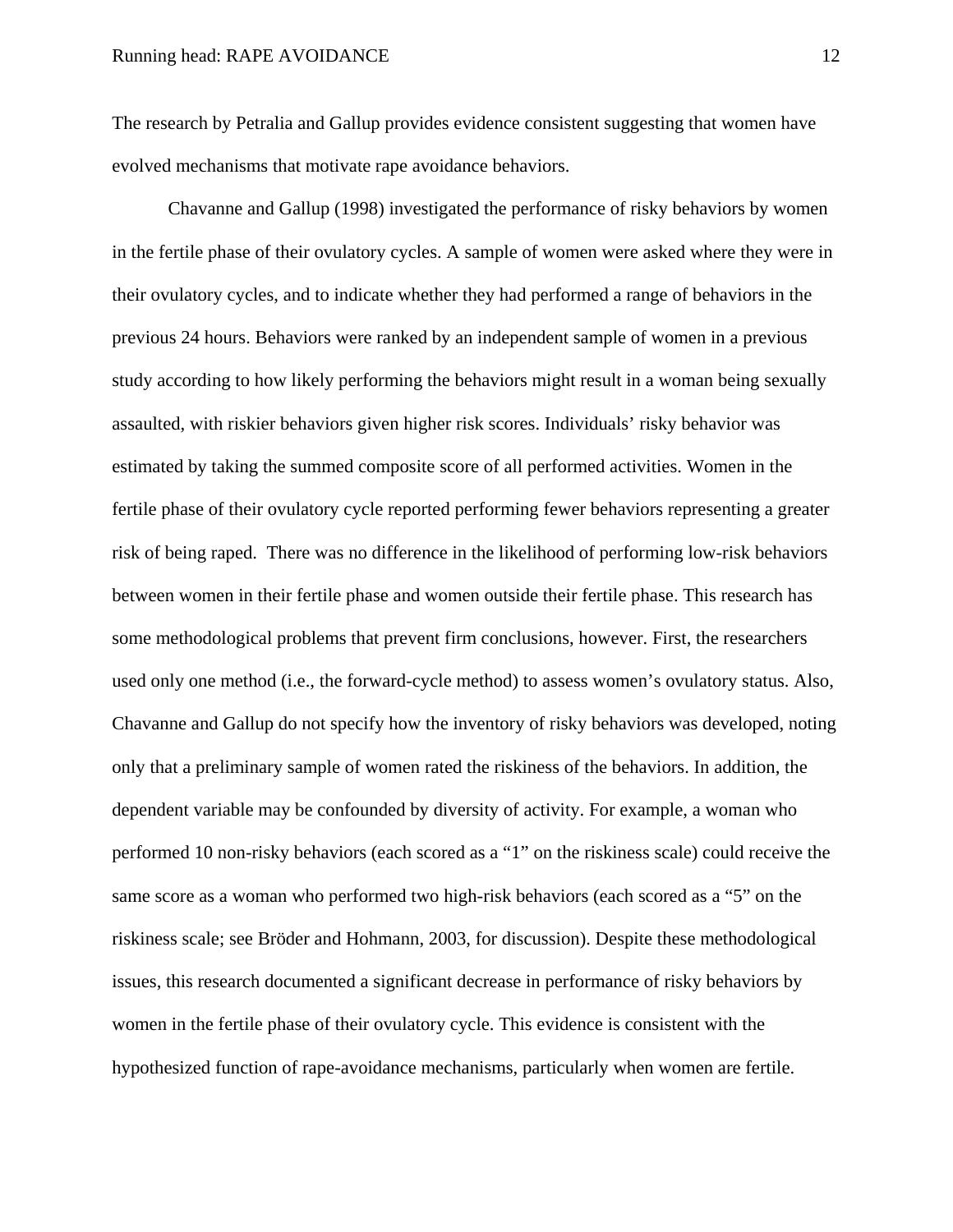Chavanne and Gallup's (1998) study was replicated by Bröder and Hohmann (2003) using a within-subjects design. Twenty-six women who did not use oral contraceptives were tested weekly for four successive weeks. The results indicated that women in the fertile phase of their ovulatory cycle selectively inhibit behaviors that would expose them to a higher risk of being raped, despite performing *more* non-risky behaviors. These results provide a conceptual replication of the results reported by Chavanne and Gallup. Women perform fewer risky behaviors when they are fertile, while still demonstrating a higher overall activity level (Morris & Udry, 1970) and even while engaging in more consensual sex (Morris & Udry, 1982). This selective behavior indicates that women may have evolved specialized psychological mechanisms designed to motivate behaviors that decrease the risk of being raped. Although this study addressed many of the issues in the Chavanne and Gallup research, there is still no indication of how risky behaviors were identified. This study also used the somewhat problematic forward and reverse-cycle counting methods for identifying the fertile phase of the ovulatory cycle, both of which depend on the potentially unreliable self-reports of participants (Bröder & Hohmann, 2003).

Garver-Apgar, Gangestad, and Simpson (2007) tested the hypothesis that women are more attuned to signs of a man's potential sexual coerciveness during the fertile phase and are more accurate at detecting sexually coercive men during the fertile phase. A sample of 169 normally-ovulating women watched short segments of videotaped interviews of men. The women were then asked to rate the men on several items that were summed to create an overall coerciveness rating. Average coerciveness ratings for each man were computed. Finally, women's ovulatory status was estimated using the reverse-cycle counting method. The results indicated that women in the fertile phase of their ovulatory cycle rated the men as more sexually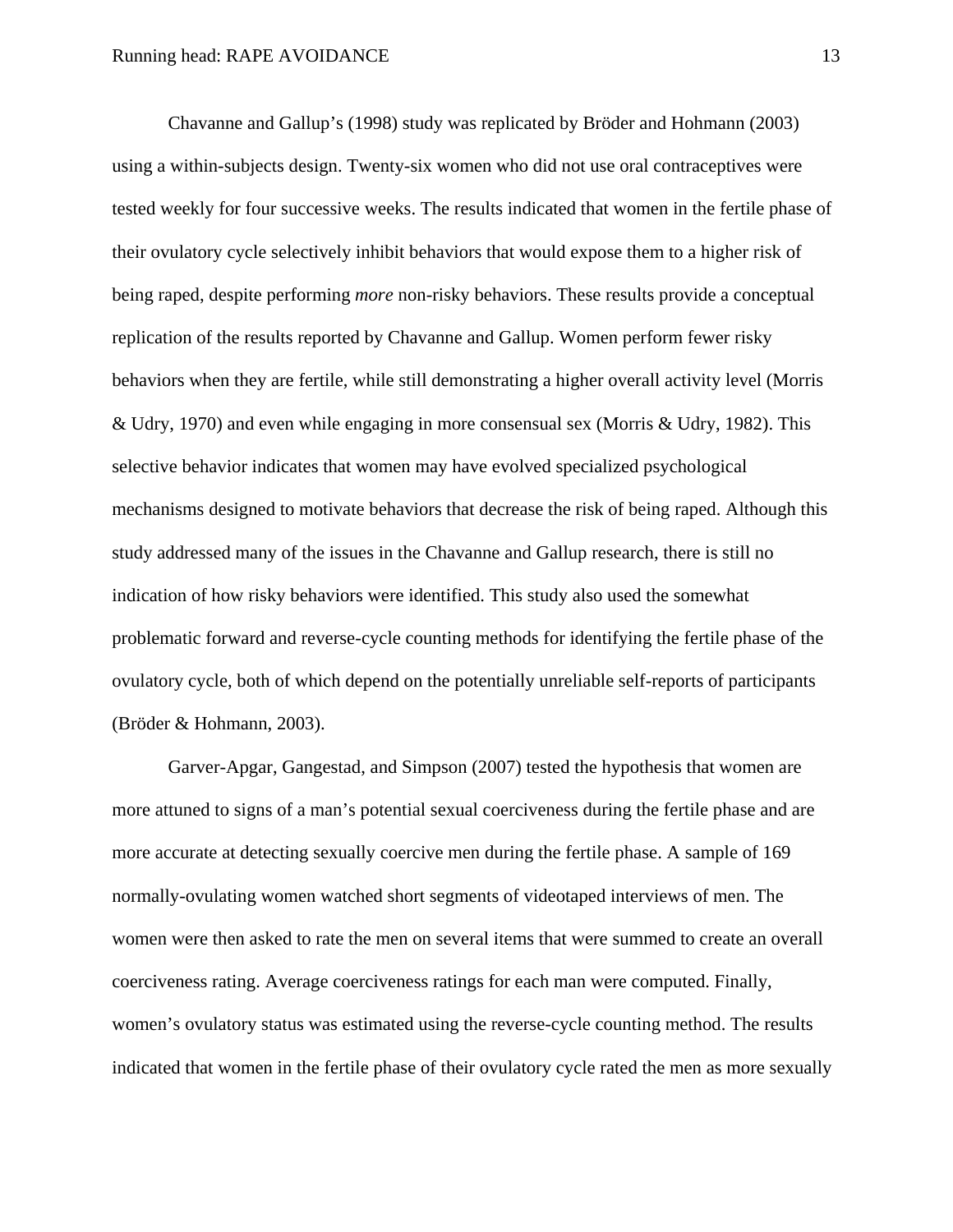coercive. This suggests that women at greater risk of conception may be more attuned to signs of male sexual coerciveness than women at lesser risk of conception. This may represent an evolved cognitive error management bias (see Haselton, Nettle, & Andrews, 2005, for an overview) towards identifying men as sexually coercive, which might serve to protect women from being raped.

This research provides more evidence that women may have evolved psychological mechanisms that motivate behaviors that guard against men's sexual coercion and rape. Note, however, that the participants viewed videos of strangers. Studies demonstrate that women have a greater fear of stranger rape than of being raped by someone they know (Thornhill & Thornhill, 1990b), which suggests that stranger rape was the greater adaptive problem. This is despite modern patterns of rape, which indicate that women are more likely to be raped by someone they know (Kilpatrick et al., 1992; Resnick et al., 1993). These results may reflect the greater potential costs associated with stranger rape, such as a decreased likelihood of investment by the genetic father of resulting offspring. Would similar results be found by testing women's coerciveness ratings of acquaintances or other familiar men? Future research is needed to explore these effects in greater detail. For example, researchers might ask women to rate the coerciveness of familiar faces of classmates or celebrities.

Navarrete, Fessler, Fleischmann, and Geyer (2009) examined shifts in outgroup bias associated with women's ovulatory status. The researchers argued that outgroup males may have represented a greater risk of rape than ingroup males. They hypothesized that women would be particularly biased against outgroup members when ovulating and at the greatest risk of conception. Furthermore, they hypothesized that women would be especially biased against outgroup members when they perceived themselves to be at a high risk of sexual coercion.. To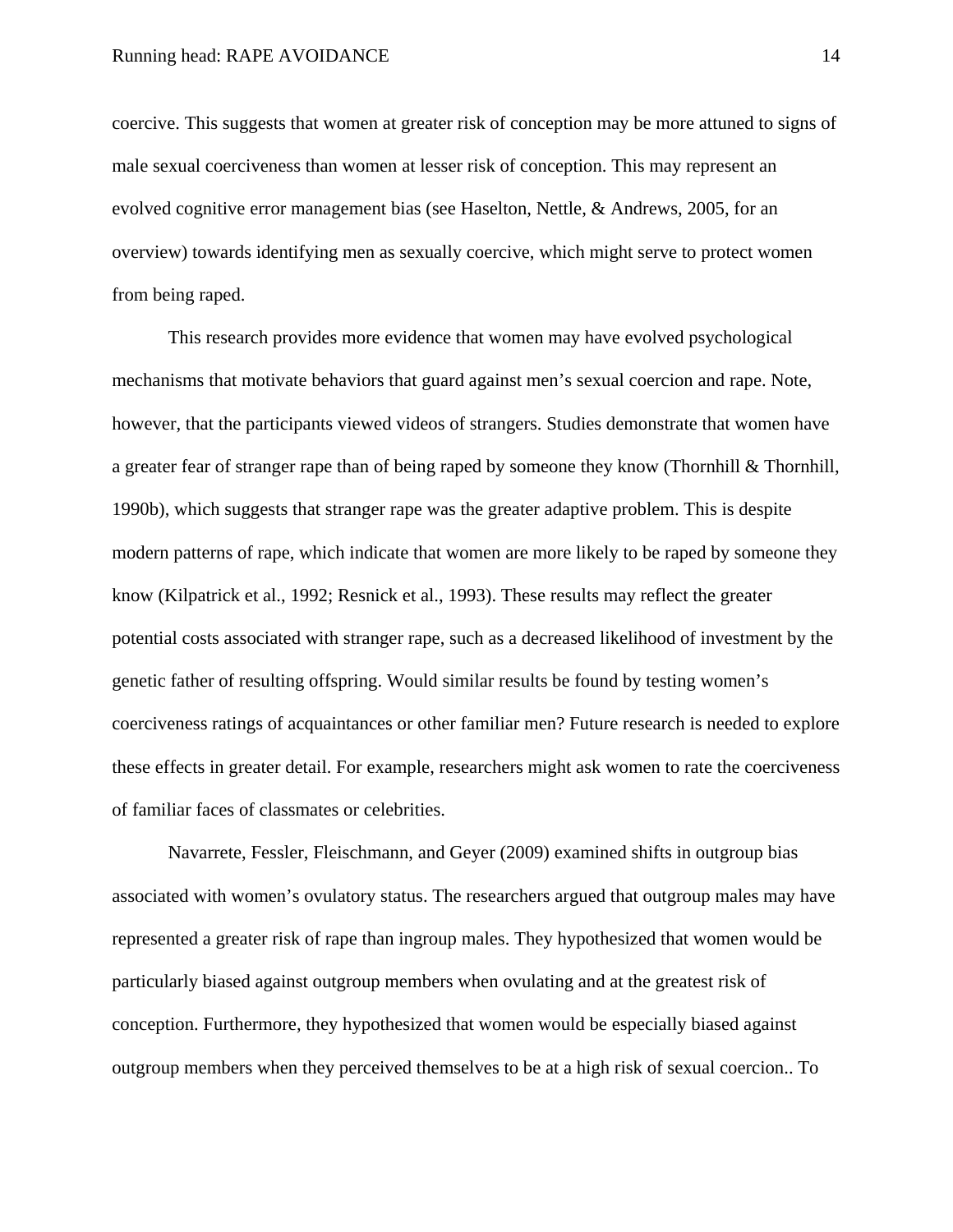## Running head: RAPE AVOIDANCE 15

test their predictions, the researchers first evaluated women's ovulatory status using the forwardcounting method. They then collected reports of women's self-perceived vulnerability to coercion. Women's implicit and explicit attitudes towards outrgroup members were measured using a variant of the Implicit Attitude Test, and a self-report scale, respectively. Race bias in mate attraction was assessed using difference scores between average attractiveness towards pictures of White targets and pictures of Black targets. Finally, women were asked to rate pictures of ingroup and outgroup members for characteristics related to their 'scariness'. Navarrete et al. found that bias in implicit attitudes, attractiveness ratings, and fear of an outgroup examplar all closely tracked women's ovulatory status. Their was a marginal relationship between ovulatory status and explicit race bias. But when all five dependent measures were composited together, the researchers demonstrated a robust link between this composite and ovulatory status. This research provides additional evidence that women possess evolved psychological mechanisms that motivate rape avoidance. Furthermore, it demonstrates the utility of evolutionary theory in generating and testing novel hypotheses.

In summary, a growing literature in evolutionary psychology provides evidence that women may have evolved mechanisms that motivate rape avoidance. These evolved psychological mechanisms may motivate women to assess the risk of being raped (e.g., the riskiness of walking in a dark parking lot alone) or the likelihood that a particular man may be sexually coercive. However, these previous studies of rape avoidance assessed different behaviors that were selected for assessment without an explicit rationale, making it difficult to compare specific results across the studies. There exists a need for a standard instrument to assess women's specific rape avoidance behaviors that has been shown to be broad in scope and empirically sound (McKibbin et al., 2009).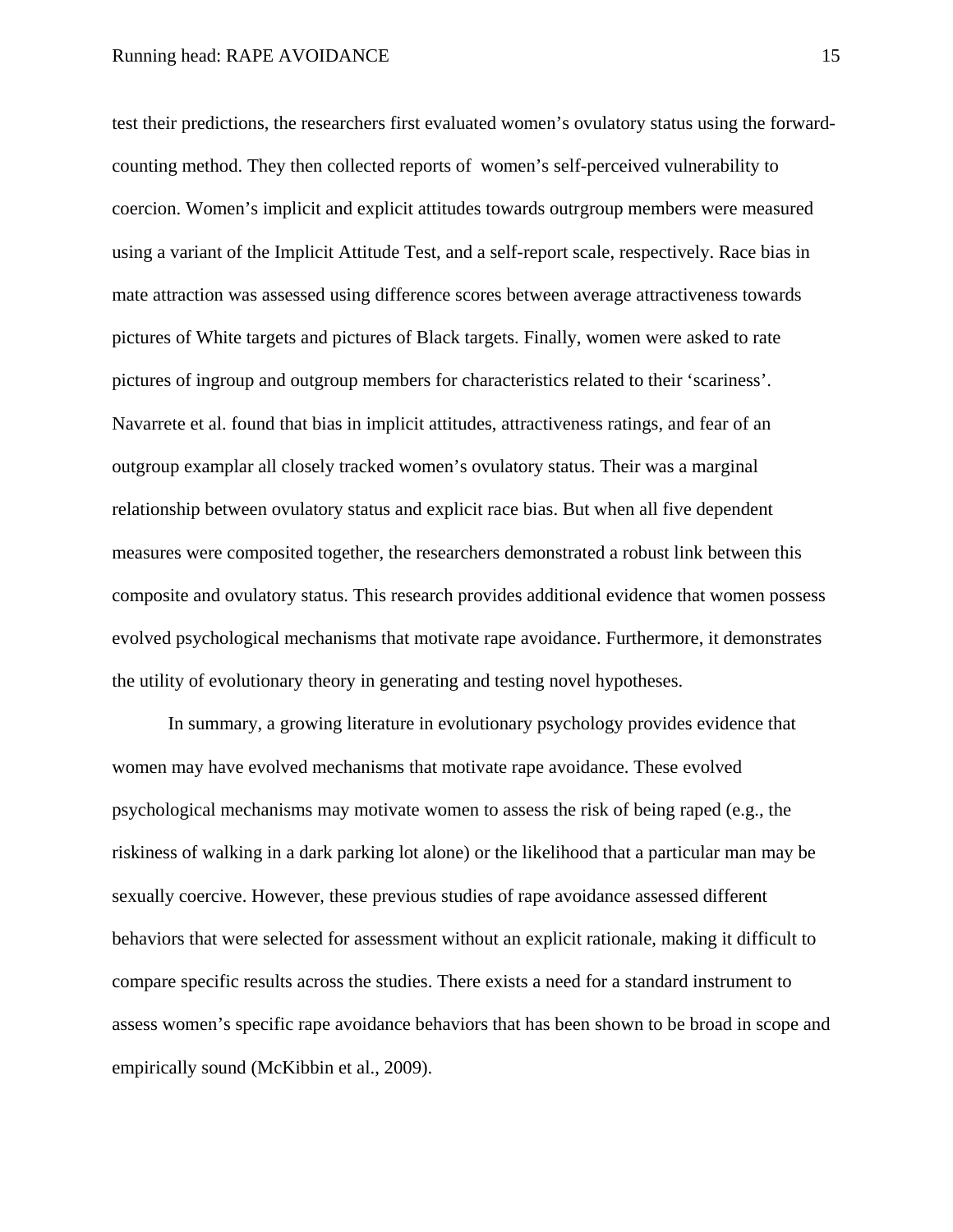## **Measuring rape avoidance behavior**

Using acts nominated through womens' self-reports, McKibbin et al. (2009) constructed an inventory to assess women's rape avoidance behaviors. The Rape Avoidance Inventory (RAI) assesses performance of 69 behaviors, all specifically nominated by women as behaviors they performed to avoid being raped. Using principal components analysis, behaviors nominated by women were identified as belonging to one of four relatively independent components: Avoid Strange Men, Avoid Appearing Sexually Receptive, Avoid Being Alone, and Awareness of Surroundings/Defensive Preparedness.

The Avoid Strange Men component consists of behaviors which appear to motivate women to avoid unfamiliar men, and behaviors motivating women to avoid men who may represent a greater risk of being sexually coercive (e.g., "Avoid men who make me feel uncomfortable", "Avoid drunk men"). The Avoid Appearing Sexually Receptive component consists of behaviors that may diminish a woman's physical or sexual attractiveness to a potential rapist (e.g. "Avoid wearing sexy clothing", "Avoid making out with a man I have just met"). The Avoid Being Alone component consists of behaviors that appear to motivate a woman to stay around others (e.g., "When I go out, I stay with at least one other person that I know"). Finally, the Awareness of Surroundings/Defensive Preparedness component includes behaviors that appear to motivate a woman to be especially attentive to her surroundings (e.g., "Pay special attention to my surroundings"), as well as behaviors that enhance a woman's ability to thwart a would-be rapist (e.g., "Carry a knife").

Interestingly, these components map closely onto a taxonomy of four "guidelines" for female defense against rape derived independently by Judson (2002, p. 121) following a review of cross-species research addressing primarily non-humans. These four guidelines are: "avoid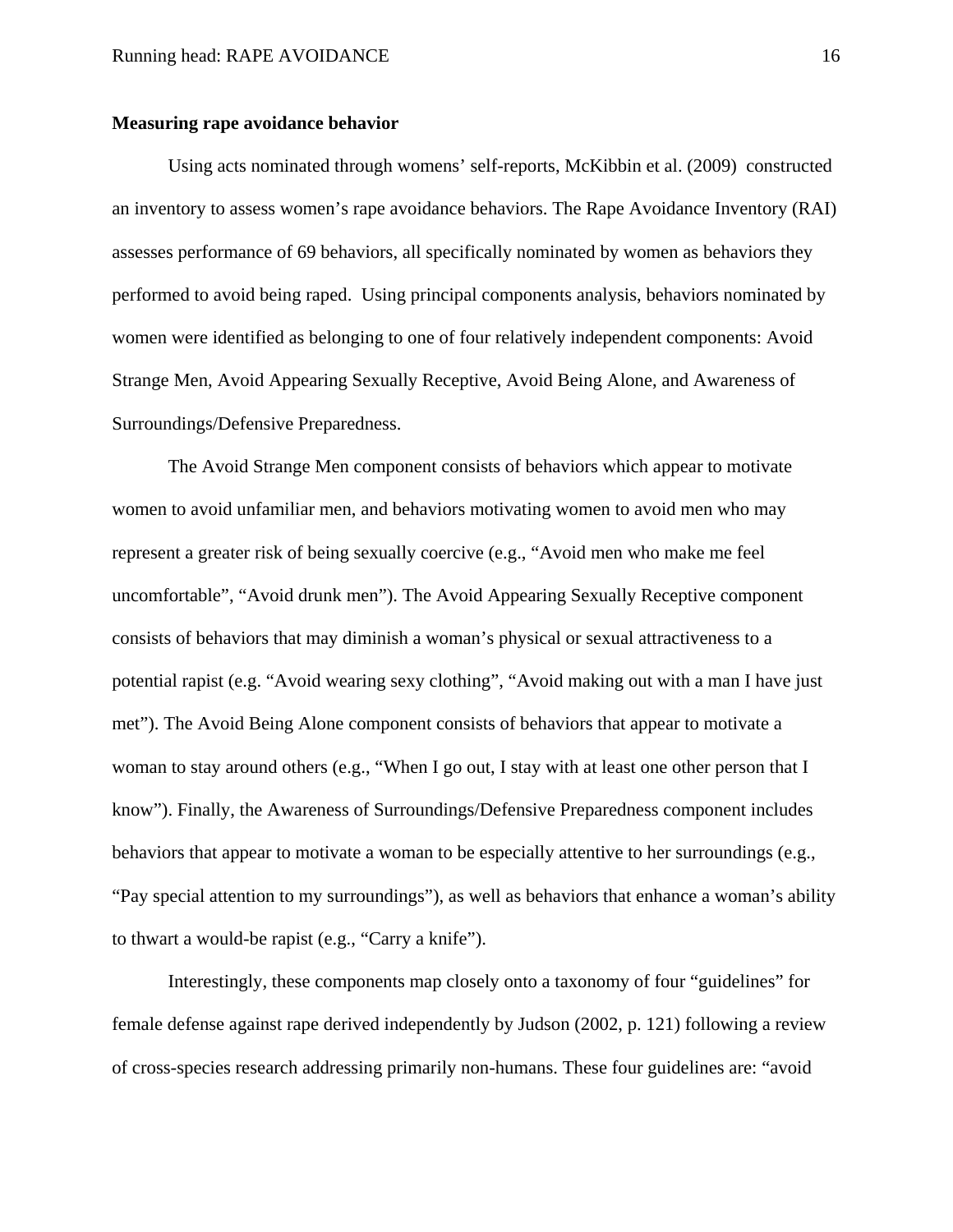groups of idle males," "don't attract attention," "don't leave home alone," and "do carry weapons." The conceptual confluence of these four components with those derived by Judson perhaps provides some evidence of the validity of this measure of human females' defenses against rape.

Uniformly positive yet moderate correlations among scores on the total and component scales of the RAI provided additional evidence of the utility of the four-component nature of the RAI. These scores demonstrated that the four components were inter-related, yet still relatively distinct. Finally, McKibbin et al. (2009) demonstrated a consistent pattern of negative correlations between RAI scores and interest in and pursuit of short-term sex (which places women at increased risk of rape). Items on the RAI (which represent decreased risk of sexual assault or rape) were negatively correlated with a measure consisting of behaviors which represent a greater risk of sexual assault or rape. These findings provided initial evidence for the convergent and descriminative validity of the RAI as an assessment of women's rape avoidace behaviors.

It could be argued that the RAI consists of a disproportionate number of items which relate to stranger rape rather than acquaintance rape. This is despite the fact that rapes are most often perpetrated by someone known to the victim (Greenfield et al., 1992). The items on the RAI were derived from behaviors nominated by women themselves, however. This, the authors suggest, indicates that while indeed less frequently occurring, stranger rape may elicit more fear in women. Relatedly, Thornhill and Thornhill (1990b) found that women who were raped by a stranger experienced more psychological pain than women raped by a man known to them. Items on the RAI may reflect the most relevant adaptive problems and associated fitness costs experienced by women over human evolutionary history (McKibbin et al., 2009). It is possible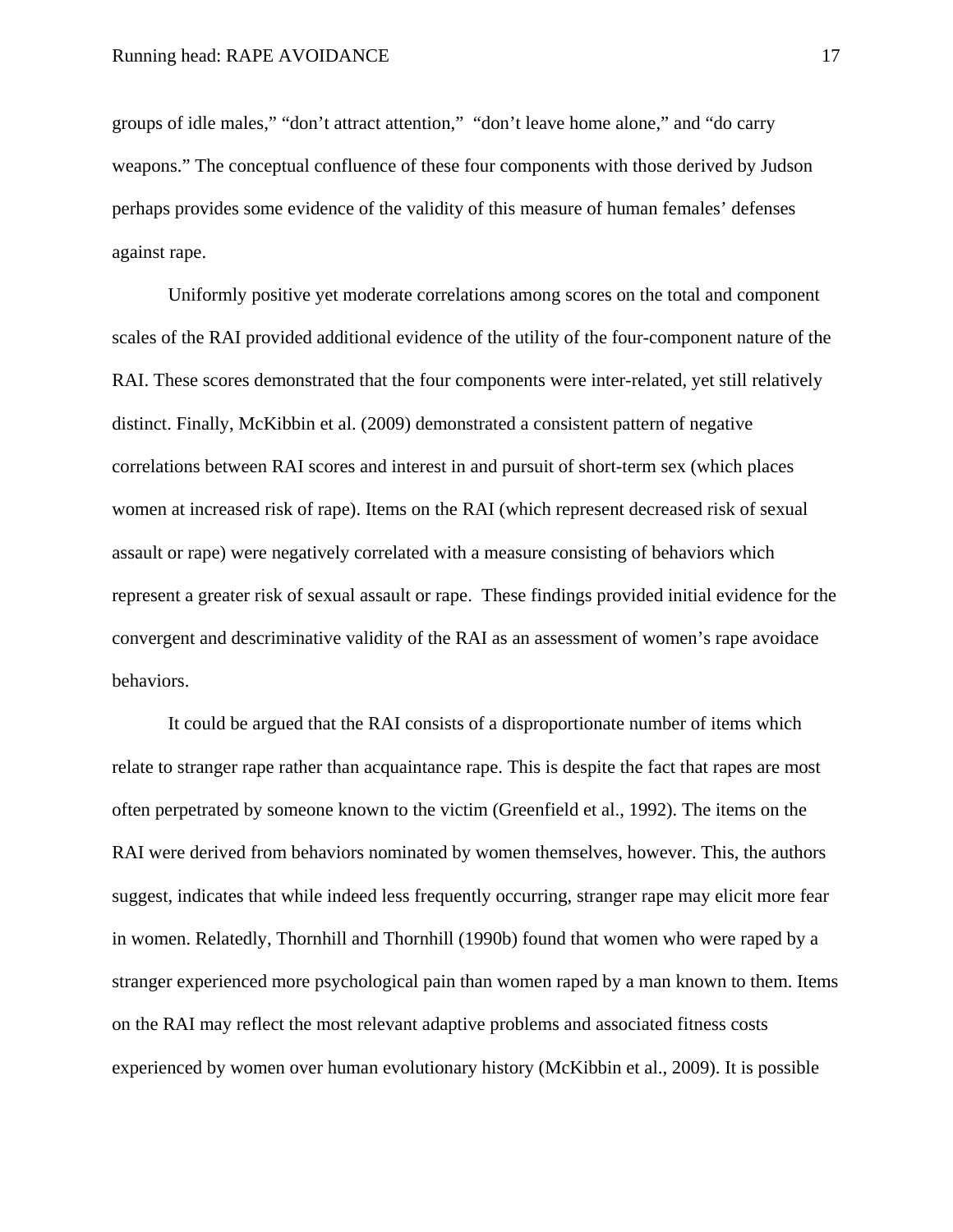that women vary in their use of such behaviors in response to differences in potential costs associated with rape, or differences in the likelihood of victimization.

#### **Individual differences in rape avoidance**

As the work reviewed previously has demonstrated, women appear to possess evolved psychological mechanisms associated with rape avoidance. This is because ancestral women who responded to increased rape-related risk (such as at the time of ovulation) with more rape avoidance behaviors may have been more reproductively successful than women who did not. Guided by an evolutionary perspective, McKibbin, Shackelford, Miner, Bates, and Liddle (2011) identified several such variables that may influence women's rape-related risk. Specifically, they predicted that individual differences in women's attractiveness, relationship status, number of family members living nearby, and age would covary with women's rape avoidance behaviors.

Cross-culturally, men more than women report a preference for physical attractiveness in a prospective romantic partner, because attractiveness in women more than in men is an indicator of fertility and expected future reproduction (e.g., Buss, 1989). Research suggests that would-be rapists also may prefer and target more attractive women, in order to maximize the probability of conception (Ghiglieri, 2000; Greenfield, 1997; Kilpatrick et al., 1992; McKibbin, Shackelford, Goetz, & Starratt, 2008; Thornhill & Palmer, 2000; Thornhill & Thornhill, 1983). Thus, more attractive women, relative to less attractive women, may perform more rape avoidance behaviors because of the higher probability they may be targeted by a rapist.

Mated women, as compared with unmated women, may incur additional costs associated with being raped (Thornhill, 1999; Thornhill & Palmer, 2000). Specifically, if a woman's regular partner interprets the rape as an infidelity, a mated woman risks losing her partner's support and resources for herself and her offspring (Thornhill & Palmer, 2000; Thornhill & Thornhill, 1992).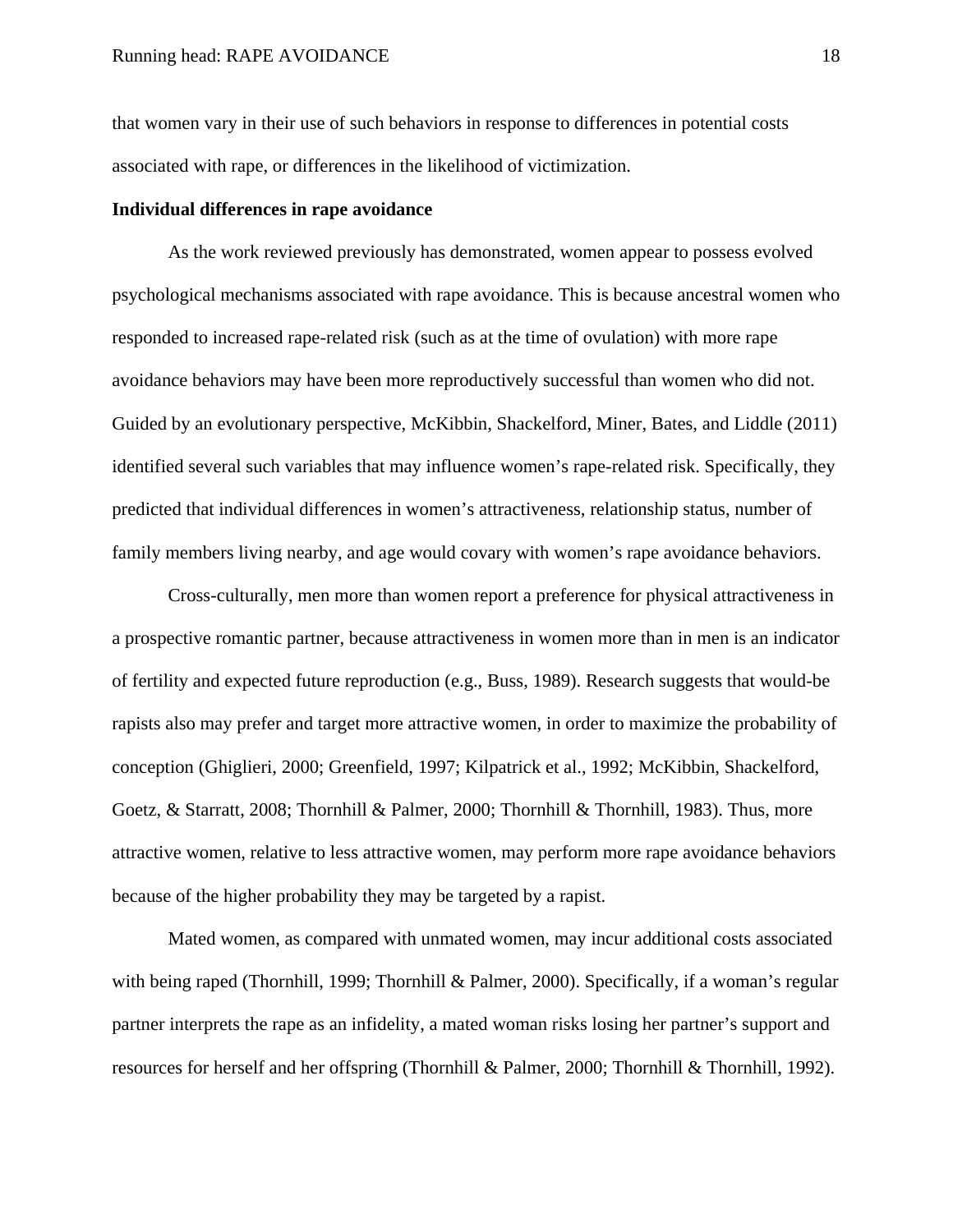## Running head: RAPE AVOIDANCE 19

Thornhill and Thornhill (1990) documented that mated women report more psychological pain than did unmated women following rape. Based on the findings of Thornhill and Thornhill, McKibbin et al. (2011) predicted that women in a relationship will report higher frequencies of rape avoidance behaviors than women not in a relationship.

Over evolutionary history, individuals with psychological mechanisms that motivated reciprocal exchange of resources and support with close family members are likely to have been more successful than individuals without such mechanisms (Hamilton, 1964). Close genetic relatives also may incur costs if a female relative is raped, such as decline in inclusive fitness associated with her injury, inability to contribute to the family, or care for her own offspring. Figueredo et al. (2001) found that the presence of adult male kin living nearby decreased the likelihood of a female relative being raped, perhaps because would-be rapists fear retaliation by the rape victim's adult male kin. Individuals also may act in ways that more directly decrease the likelihood of a female relative being raped. Perilloux, Fleischmann, and Buss (2008) found that parents exerted more control over their daughters' behavior than their sons' behavior, particularly their mating behavior Because a woman's relatives may guard her directly or attempt to influence her rape-relevant behaviors, it was predicted that the number of women's family members living in close proximity will correlate positively with the frequency with which women perform rape avoidance behaviors (McKibbin et al., 2011).

 Analyses provided support for the prediction that women's attractiveness would correlate positively with women's reports of the frequency with which they performed rape avoidance behaviors. Because attractive women may be preferentially targeted by rapists (McKibbin et al., 2008; Thornhill & Palmer, 2000), these women appeared to perform more rape avoidance behaviors relative to less attractive women.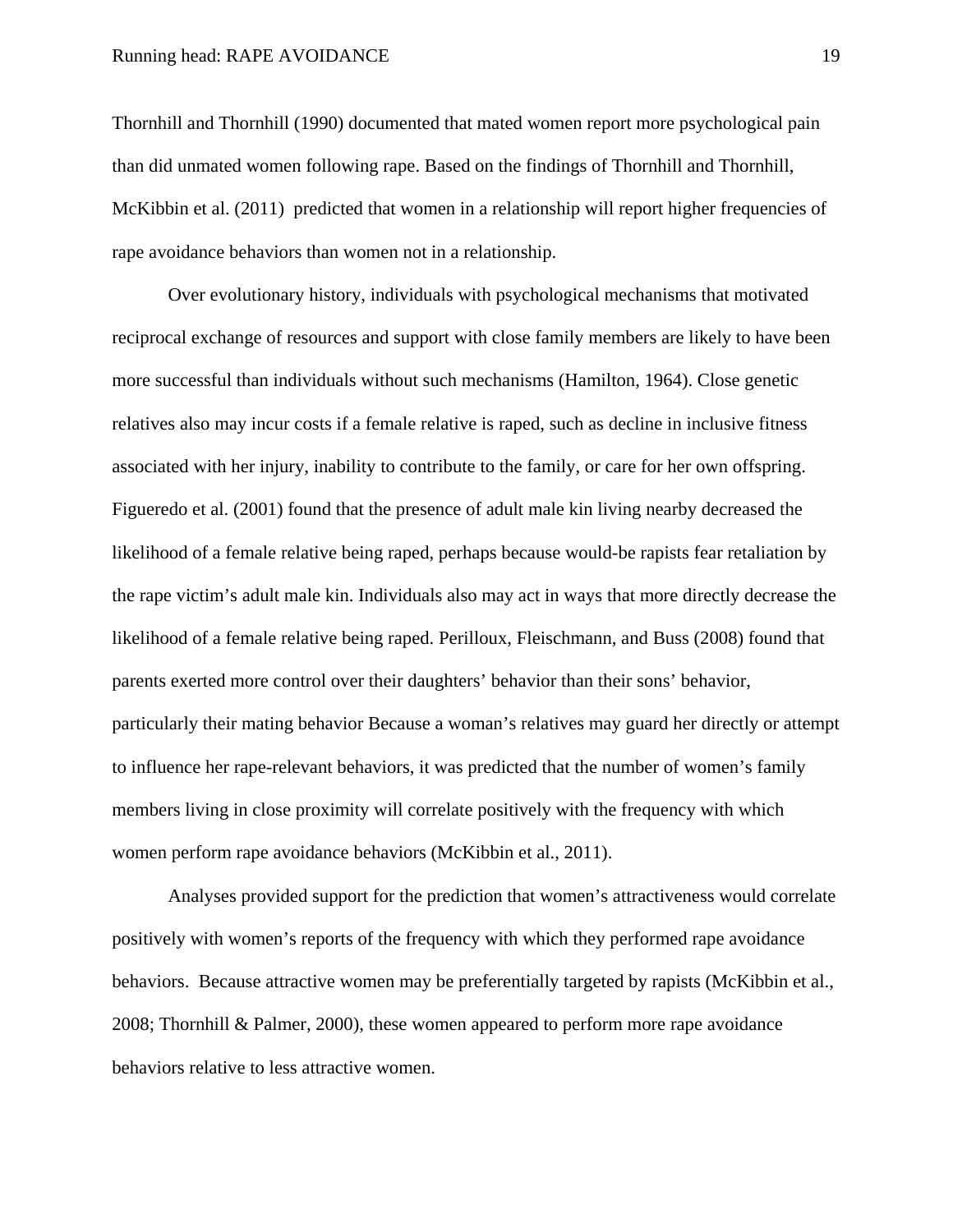Women who reported being in a long-term committed relationship reported greater frequencies of total rape avoidance behaviors than women who did not report being in a committed, long-term relationship. This may be because mated women must manage the additional risk of losing their partner's investment. Because mated women bear additional potential costs associated with being raped (Thornhill, 1996; Thornhill & Palmer, 2000; Thornhill & Thornhill, 1990; Wilson & Mesnick, 1997), they appear to perform more rape avoidance behavior relative to non-mated women.

Women's reports of rape avoidance behaviors were also positively related to the number of male and female family members living close by. Individuals are able to manage their inclusive fitness interests by protecting female genetic relatives from being raped. Although men and women appeared to actively encourage rape avoidance behaviors in their female close relatives, men in particular seemed to encourage their female family members to behave in ways to avoid rape.

## **Conclusions and future directions**

We have provided a broad overview of evolutionary psychological research on women's rape avoidance behaviors and psychology. As the research reviewed above demonstrates, an evolutionary psychological perspective can be a powerful tool for generating new hypotheses and research designs in the social sciences. For example, it is unlikely that standard social science theoretical models would have generated the hypotheses that womens' risk avoidant behaviors (Chavanne & Gallup, 1998), impressions of men (Garver-Apgar et al., 2007), and even implicit attitudes toward outgroup members (Navarette et al, 2009) show significant shifts associated with shifts in ovulatory status and the concomitant conception risk. An evolutionary perspective allows researchers to eventually unify seemingly disparate explanations of behavior: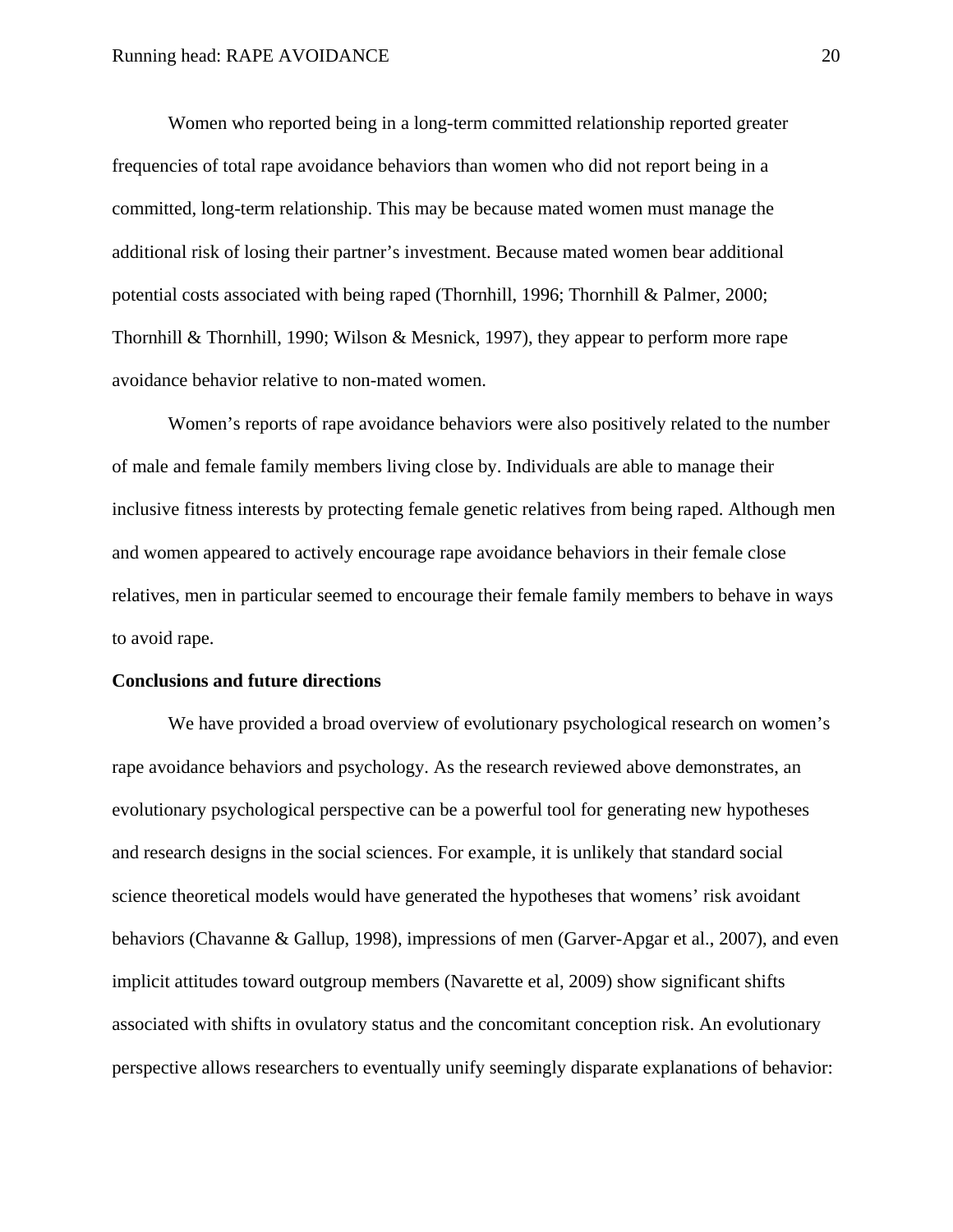proximate, functional, developmetal, and historical (Durrant  $\&$  Ward, 2001, this volume). While standard social science models can and do provide areas of research and explanatory frameworks for a given phenomenon, only evolutionary science can provide a way to combine these separate frameworks.

Because of the severe costs associated with rape, it is likely that women have evolved psychological mechanisms that motivate rape avoidance behavior. However, because the risk of rape is not the same for every woman, these mechanisms may be sensitive to individual differences between women and within the same woman (e.g., at different phases during her ovulatory cycle) that influence their risk of being raped. A growing body of research suggests that this may be the case. Women do appear to possess evolved mechanisms that motivate rape avoidance behavior. Research also suggests that these evolved mechanisms are sensitive to individual differences in women and their environments.

Few researchers have investigated empirically women's strategies of rape avoidance, particularly from an evolutionary psychological perspective. With a greater understanding of the underlying psychological processes associated with women's rape avoidance, researchers and other professionals will be better positioned to help women avoid sexual assault and rape. For example, researchers and professionals may eventually be in a position to design effective, empirically-informed rape awareness or prevention programs.

An evolutionary perspective can be used to identify additional variables that may be relevant to women's rape avoidance behaviors. For example, there may be a relationship between the number of dependent children a mated woman has and the frequency or intensity of her performance of rape avoidance behaviors. A mated woman who has dependent children may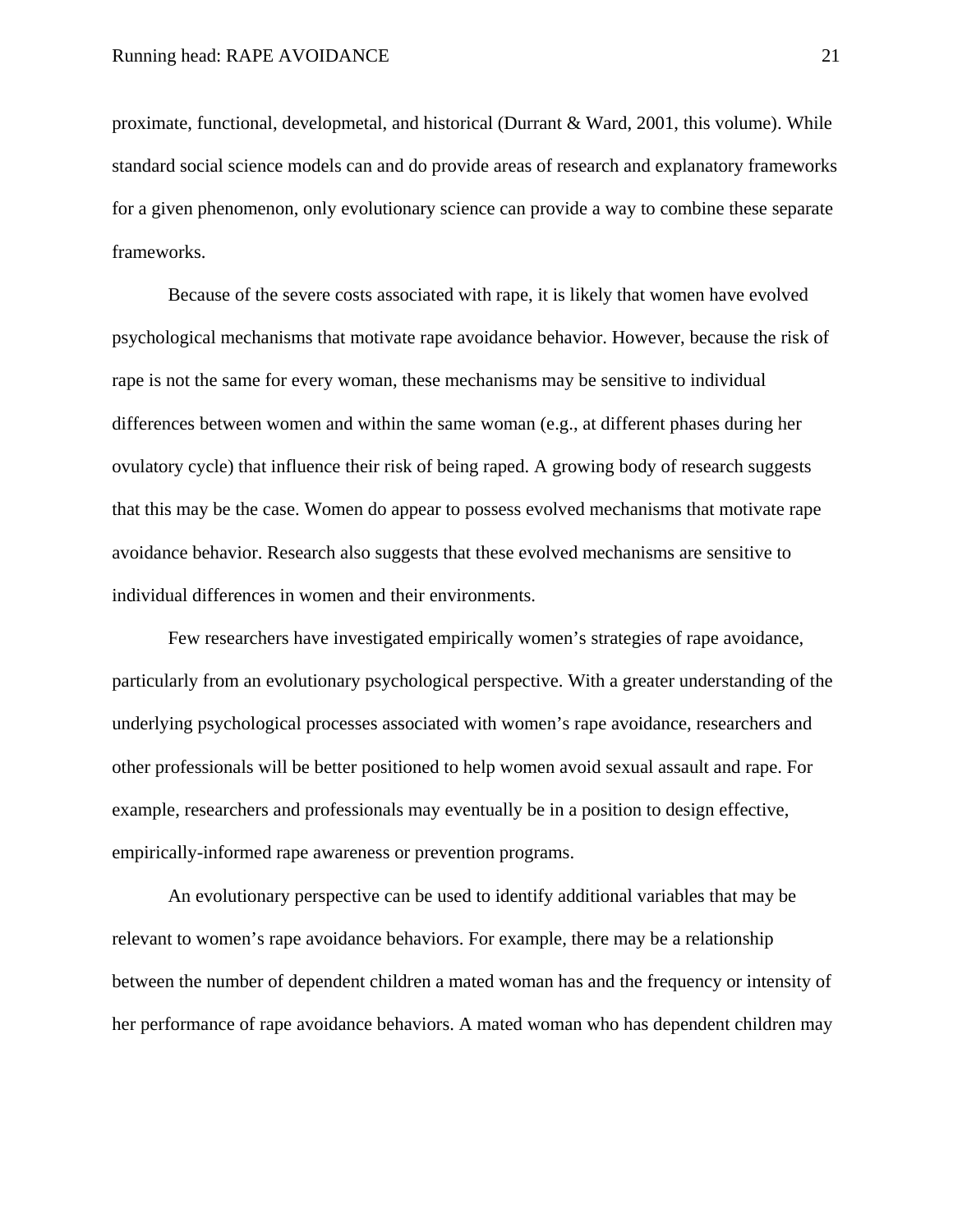perform more rape avoidance behaviors than a mated woman without dependent children because she risks losing her partner's support for herself as well as her offspring.

Previous studies have identified ovulatory shifts in women's behavior associated with increased risk of rape (Bröder& Hohmann, 2003; Chavanne & Gallup, 1998). Women might exhibit similar shifts in behaviors included in the Rape Avoidnace Inventory (RAI; McKibbin et al., 2008). If the RAI provides a valid assessmentof women's rape avoidance behavior, subsequent research should find that women show clear shifts in the behaviors indexed by the RAI when they are ovulating.

 Women's self-reports of their rape avoidance behaviors may differ from the actual frequency with which they perform these behaviors. Or women may perform behaviors without consciously understanding why they do so. Future research might investigate whether observerreported (e.g., reports by a same-sex best friend) frequencies of these behaviors differ from women's self-reports. Furthermore, no research has assessed the effectiveness of rape-avoidance behaviors. Future research should assess whether women who more frequently perform these behaviors (or particular components of these behaviors) in fact are less likely to report being raped.

The apparent bias toward fear of stranger rape may reflect, for example, a media bias towards reporting sensationalized accounts of stranger rape versus acquaintance rape or date rape. Future research should address whether stranger rape fears exist independently of such effects of media. For example, researchers might examine whether women in hunter-gatherer societies fear stranger rape more so than acquaintance rape.

 Finally, as has been demonstrated in research reviewed above, women appear to show shifts in behavior and cognition associated with the risk of rape as well as the associated fitness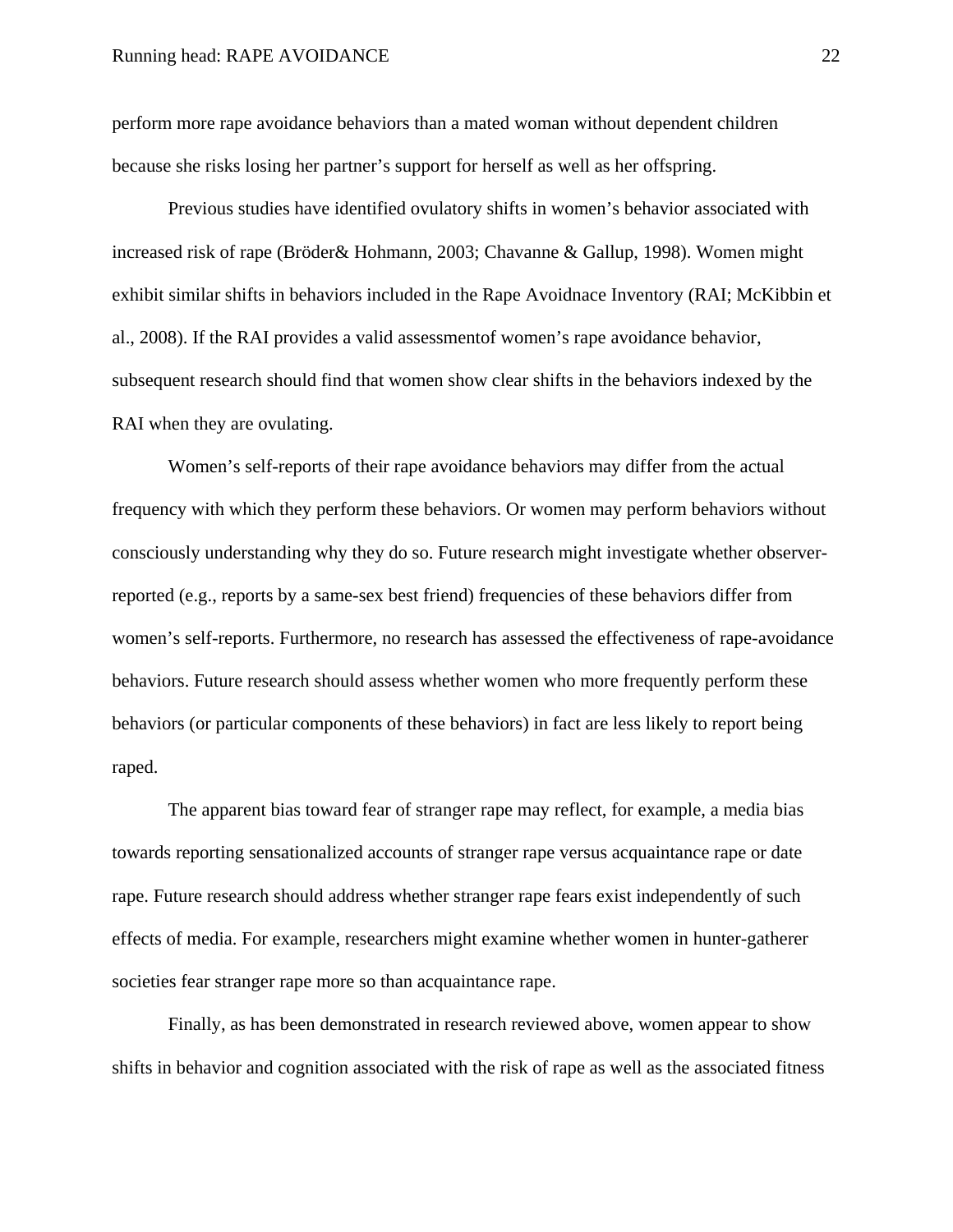costs. Women appear to avoid risky behaviors and generally are more cautious. However, other researchers have demonstrated that women appear to unconsciously engage in appearance enhancement when they are ovulating (see e.g., Durante, Griskevicius, Hill, Perilloux, & Li, 2010; Durante, Li, & Haselton, 2010). For example, ovulating women appear to prefer wearing more revealing clothing. Because attractive women may be especially targeted by would-be rapists (McKibbin et al., 2011) this appearance enhancement strategy apparently conflicts with a rape avoidance strategy. Similarly, some women appear to shift to a short-term mating strategy and are more likely to commit extra-pair copulations when they are ovulating (Gangestad, 2006).These findings need not be contradictory, however. Women may seek out short-term mating opportunities, or attempt to attract a long-term mate, while still behaving in ways to minimize the risk of rape by an undesired male. For some women, the risks associated with appearance enhancement or riskier mating strategies may be outweighed by the benefits by attracting a long-term mate, or gaining the opportunity to mate with a particularly attractive partner with good genes. Future research is needed to reconcile these seemingly opposing lines of research.

In conclusion, evolutionary psychology is a powerful heuristic tool that allows researchers to consider rape in a new light, generating new hypotheses and explanatory models. Researchers have hypothesized that women have evolved mechanisms that motivate behaviors to avoid being raped. A growing body of evidence supports this hypothesis (e.g., Bröder and Hohmann, 2003; Chavanne & Gallup, 1998; Petralia & Gallup, 2002). Researchers should continue to investigate the psychological mechanisms associated with women's rape avoidance behavior. Such information will not only inform scientific theory, but also may improve the lives of women around the world.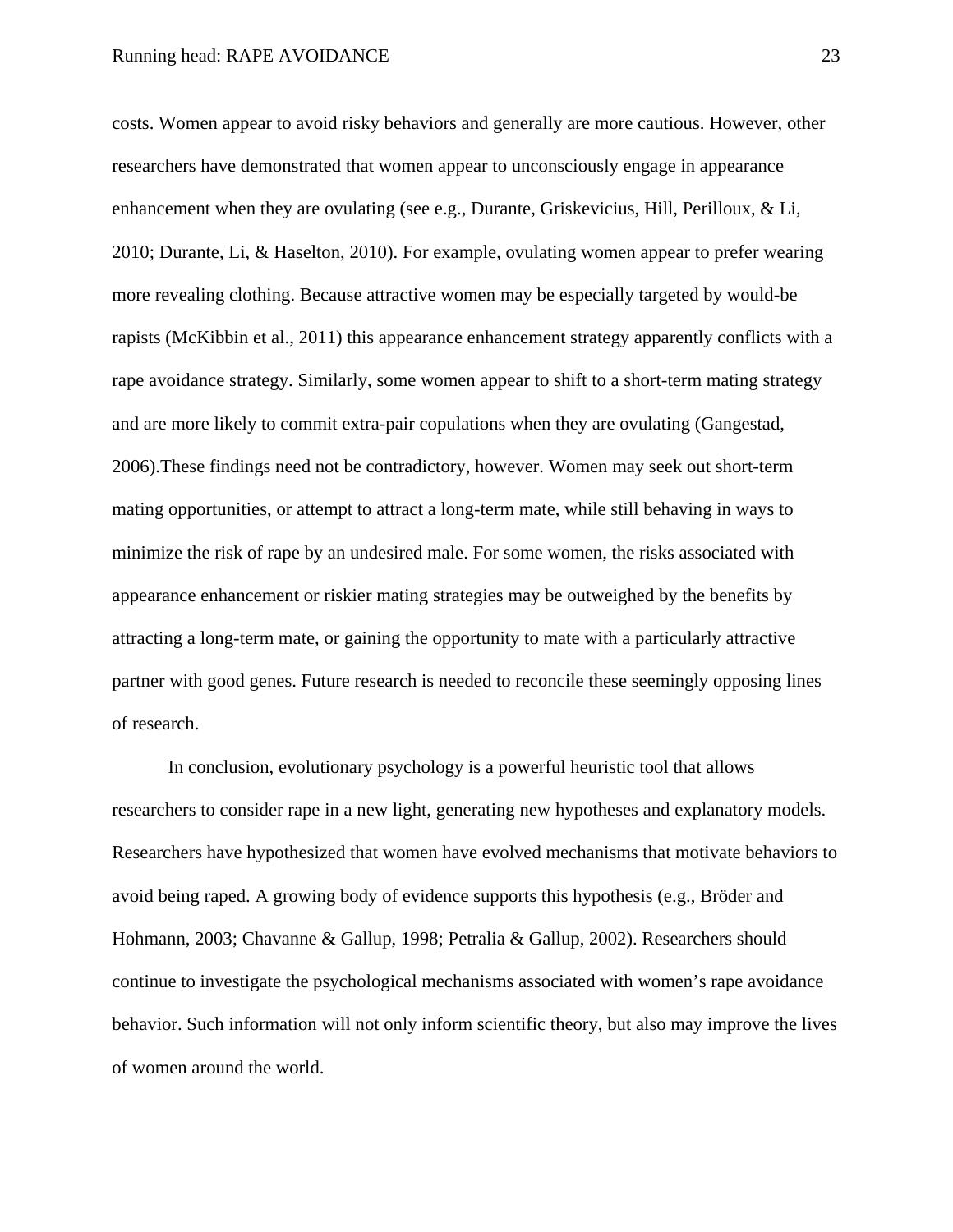#### **References**

- Baron, L. (1985). Does rape contribute to reproductive success? Evaluations of sociobiological views of rape. *International Journal of Women's Studies, 8,* 266-277.
- Bergen, R.K., & Bukovec, P. (2006). Men and intimate partner rape: Characteristics of men who sexually abuse their partner. *Journal of Interpersonal Violence, 21,* 1375-1384.
- Brecklin, L.R., & Ullman, S.E. (2001). The role of offender alcohol use in rape attacks. *Journal of Interpersonal Violence, 16,* 3-21.
- Bröder, A., & Hohmann, N. (2003). Variations in risk-taking behavior over the menstrual cycle: An improved replication. *Evolution and Human Behavior, 24*, 391-398
- Broude, G.J., & Greene, S.J. (1978). Cross-cultural codes on 20 sexual attitudes and practices. *Ethnology, 15,* 409-340.
- Brownmiller, S. (1975). *Against our will: Men, women, and rape.* New York: Simon and Schuster.
- Buss, D. M. (1989). Sex differences in human mate preferences: Evolutionary hypotheses tested in 37 cultures. *Behavioral and Brain Sciences, 12,* 1-49.
- Buss, D.M. (1994a). The strategies of human mating. *American Scientist, 82,* 238-249.
- Buss, D.M. (1994b). *The evolution of desire: Strategies of human mating*. New York: Basic Books.
- Buss, D.M. (2004). *Evolutionary psychology: The new science of the mind (2<sup>nd</sup> ed.)*. Boston: Allyn & Bacon.
- Buss, D.M., & Craik, K.H. (1983). The act frequency approach to personality. *Psychological Review, 90,* 105-126.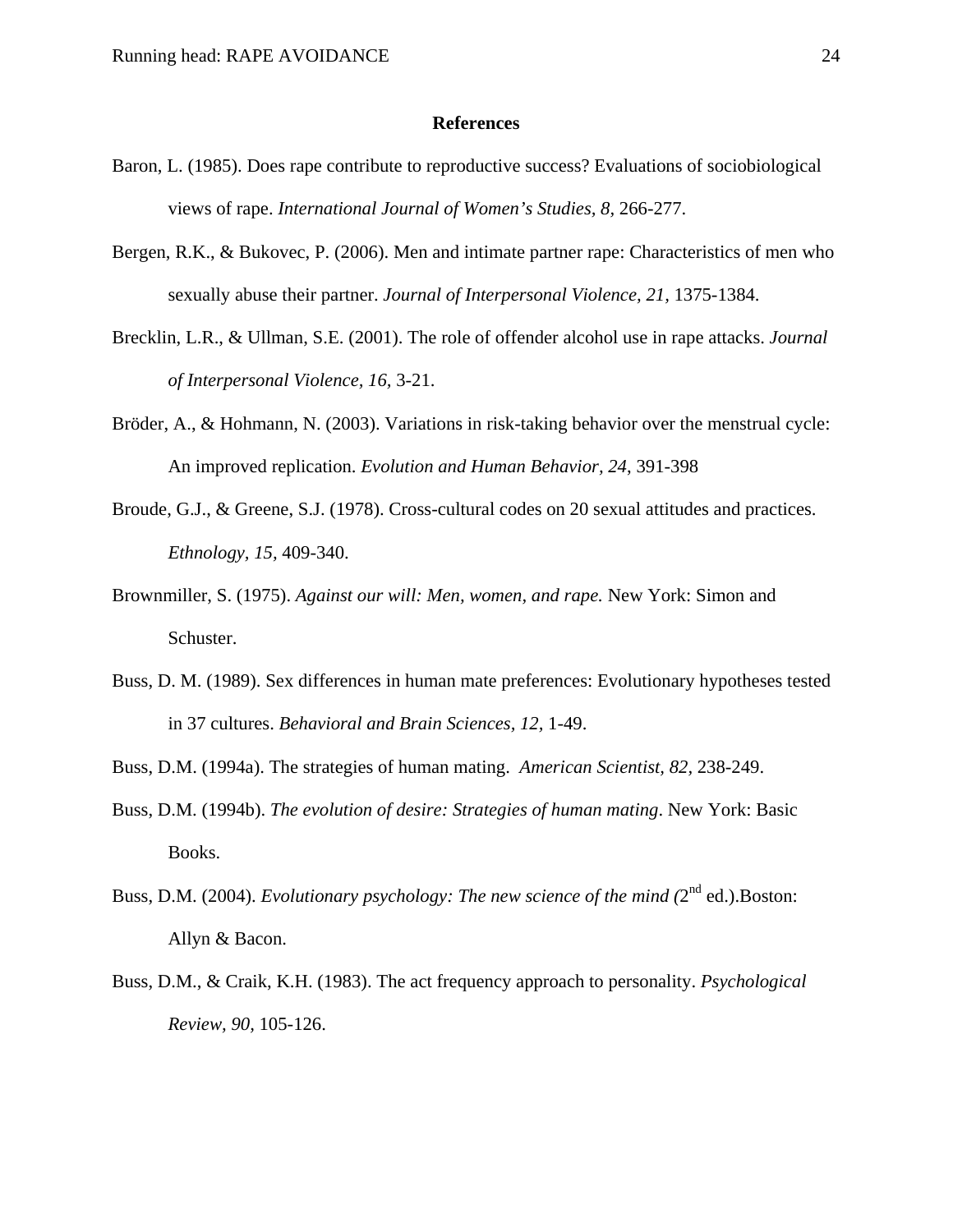- Chavanne, T.J., & Gallup, G.G. (1998). Variation in risk taking behavior among female college students as a function of the menstrual cycle. *Evolution and Human Behavior, 19,* 27-32.
- Confer, J.C., Easton, J.A., Fleischman, D.S., Goetz, C.D., Lewis, D.M.G., Perilloux, C., & Buss, D.M. (2010). Evolutionary psychology: Controversies, questions, prospects, and limitations. *American Psychologist, 65,* 110-126.
- Davis, J.A., & Gallup, G.G. Jr. (2006). Preeclampsia and other pregnancy complications as an adaptive response to unfamiliar semen. In S.M. Platek & T.K. Shackelford (Eds.), *Female infidelity and paternal uncertainty* (pp. 191-204). New York: Cambridge University Press.
- Dean, K.E., & Malamuth, N.M. (1997). Characteristics of men who aggress sexually and men who imagine aggressing: Risk and moderating variables. *Journal of Personality and Social Psychology, 72,* 449-455.
- Dunn, D.W, Crean, C.S., & Gilburn, A.S. (2002). The effects of exposure to seaweed on willingness to mate, oviposition, and longevity in seaweed flies. *Ecological Entomology, 27,* 554-564.
- Durante, K.M., Li, N.P., & Haselton, M.G. (2010). Changes in women's choice of dress across the ovulatory cycle: Naturalistic and laboratory task-based evidence. *Personality and Social Psychology Bulletin, 34,* 1451-60.
- Ellis, L. (1989). *Theories of rape: Inquiries into the causes of sexual aggression.* New York: Hemisphere Publishing Corporation.
- Felson, R., & Krohn, M. (1990). Motives for rape. *Journal of Research in Crime and Delinquency, 27,* 222-242.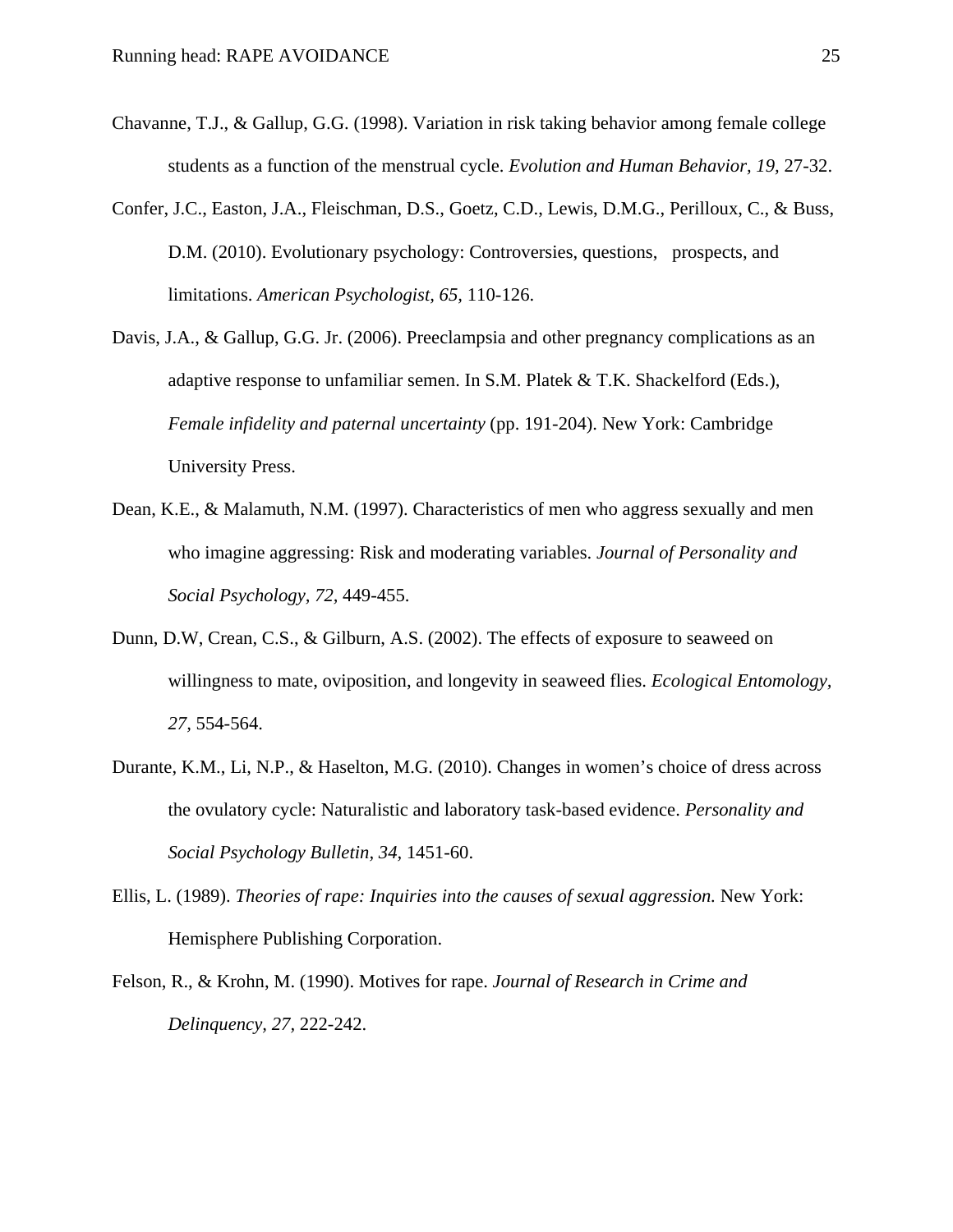- Figueredo, A.J., Corral-Verdugo, V. Frias-Armenta, M., Bachar, K.J., White, J., McNeill, P.L., Kirsner, B.R., del Pilar Castell-Ruiz, I. (2001). Blood, solidarity, status, and honor: The sexual balance of power and spousal abuse in Sonora, Mexico. *Evolution and Human Behavior, 22,* 293-328.
- Gangestad, S. W. (2006). Evidence for adaptations for female extra-pair mating in humans: Thoughts on current status and future directions. In S. M. Platek & T. K. Shackelford (Eds*.), Female infidelity and paternal uncertainty: Evolutionary perspectives on male anti-cuckoldry tactics*, (pp. 37-57). Cambridge, UK: Cambridge University Press.
- Garver-Apgar, C.E., Gangestad, S.W., & Simpson, J.A. (2007). Women's perceptions of men's sexual coerciveness change across the menstrual cycle. *Acta Psychologica Sinica, 39,*  536-540.
- Ghiglieri, M.P. (2000). *The dark side of man.* New York: Perseus Books.
- Greenfield, L. (1997). *Sex offenses and offenders*. Washington, D.C.: Bureau of Justice Statistics, US Department of Justice.
- Hamilton, W. D. (1964). The genetical evolution of social behavior. I and II. *Journal of Theoretical Biology, 7,* 1-52.
- Haselton, M.G., Nettle, D., & Andrews, P.W. (2005). The evolution of cognitive bias. In D.M. Buss (Ed.), *The handbook of evolutionary psychology* (pp. 724-746). Hoboken, NJ: John Wiley & Sons.
- Haselton, M.G., Mortezaie, M., Pillsworth, E.G., Bleske-Rechek, A.E., and Frederick, D.A. (2007). Ovulatory shifts in human female ornamentation: Near ovulation, women dress to impress. *Hormones and Behavior, 51*, 40–45.

Judson, O. (2002). *Dr. Tatiana's sex advice to all creation.* New York: Henry Holt & Company.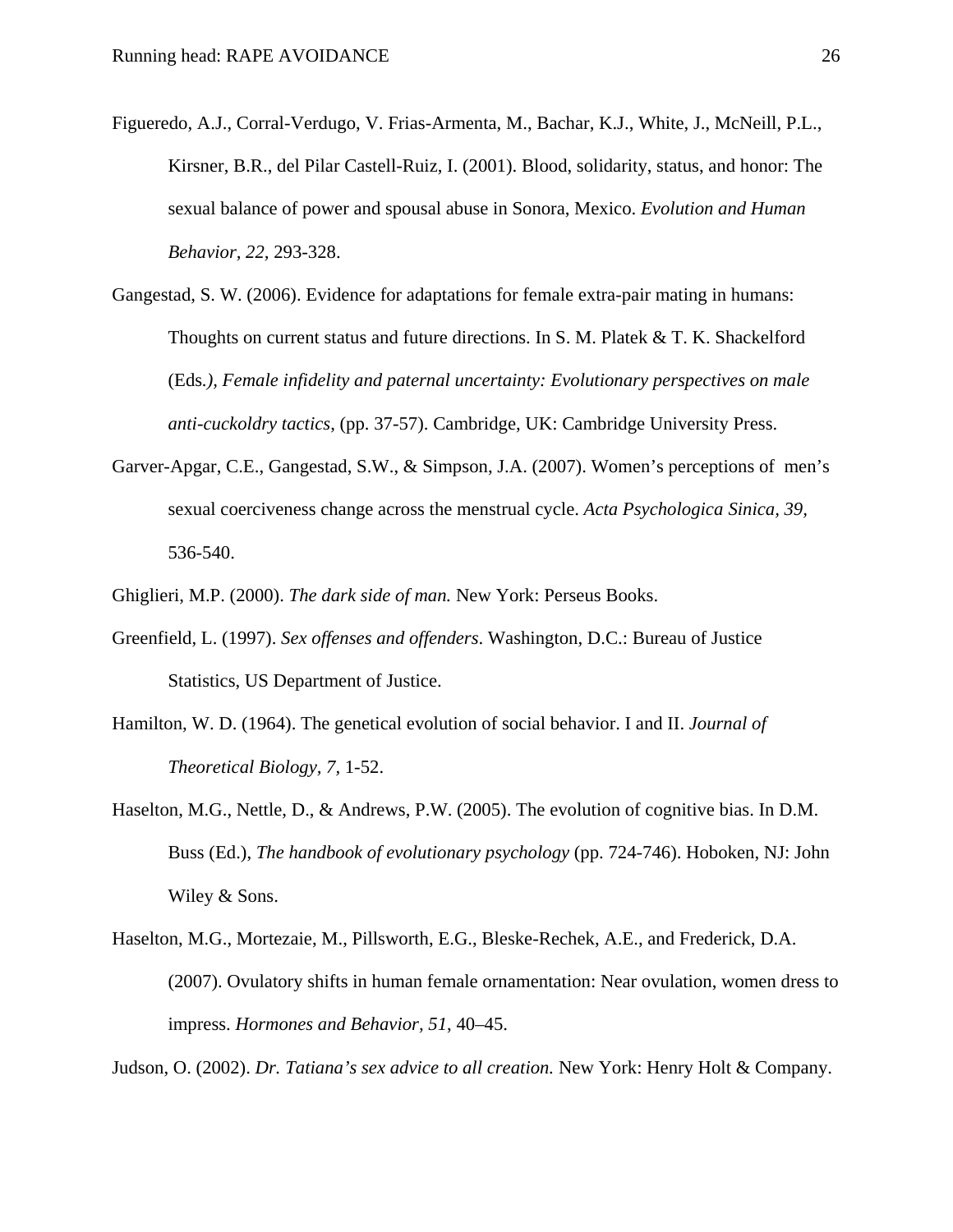- Kilpatrick, D., Edmunds, C., & Seymour, A. (1992). *Rape in America*. Arlington, VA: National Victim Center.
- Lalumiére, M.L. & Quinsey, V.L. (1996). Sexual deviance, antisociality, mating effort, and the use of sexually coercive behaviors. *Personality and Individual Differences, 21,* 33-48.
- Linder, J.E., & Rice, W.R. (2005). Natural selection and genetic variation for female resistance to harm from males. *Journal of Evolutionary Biology, 18,* 568-575.
- Magurran, A.E. (2001). Sexual conflict and evolution in Trinidadian guppies. *Genetica, 112-113*, 463-474.
- Maynard Smith, J. (1997). Commentary. In P. Gowaty (Ed.), *Feminism and evolutionary biology* (p. 522). New York: Chapman & Hall.
- McKibbin, W. F., Shackelford, T.K., Goetz, A.T., Bates, V.M. Starratt, V.G., & Miner, E.J. (2009). Development and Initial Psychometric Assessment of the Rape Avoidance Inventory. *Personality and Individual Differences, 39,* 336-340.
- McKibbin, W.F., Shackelford, T. K., Goetz, A. T., & Starratt, V. G. (2008). Why do men rape? An evolutionary psychological perspective. *Review of General Psychology, 12,* 86-97.
- McKibbin, W.F., Shackelford, T.K., Miner, E. J., Bates, V. M., & Liddle, J. R. (in press). Individual differences in women's rape avoidance behaviors. *Archives of Sexual Behavior*.
- Morris, N. M. & Udry, J. R. (1970). Variations in pedometer activity during the menstrual cycle. *Sensory Processing, 2,* 90-98.
- Morris, N.M. & Udry, J.R. (1982). Epidemiological patterns of sexual behavior in the menstrual cycle. In R. C. Friedman (Ed.), *Behavior and the menstrual cycle* (pp. 129-153). New York: Marcel Dekker.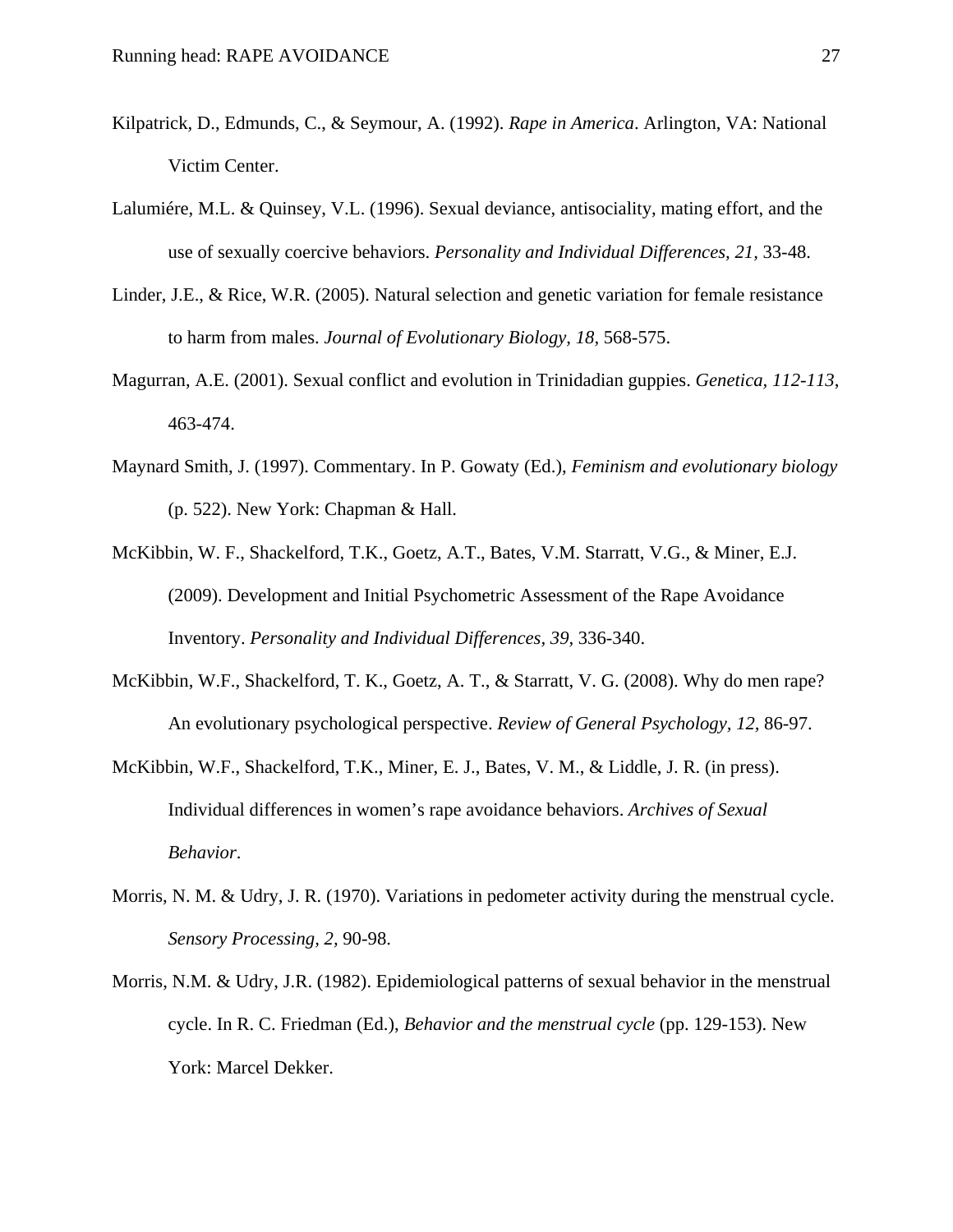- Navarrete, C.D., Fessler, D.M.T., Fleischmann, D.S., & Geyer, J. (2009). Race bias tracks conception across the menstrual cycle. *Psychological Science, 20,* 661- 665.
- Olsson, M. (1995). Forced copulation and costly female resistance behavior in the lake eyre dragon, *Ctenophorus maculosus*. *Herpetologica, 51,* 19-24.
- Palmer, C.T. (1989). Is rape a cultural universal? A re-examination of the ethnographic evidence. *Ethnology, 28,* 1-16.
- Palmer, C.T., & Thornhill, R. (2003a). Straw men and fairy tales: Evaluating reactions to *A natural history of rape. Journal of Sex Research, 40,* 249-255.
- Palmer, C.T., & Thornhill, R. (2003b). A posse of good citizens bring outlaw evolutionists to justice. A response to *Evolution, gender, and rape.* Edited by Cheryl Brown Travis. (2003). Cambridge, MA: MIT Press. *Evolutionary Psychology, 1,* 10-27.
- Petralia, S.M. & Gallup, G.G. (2002). Effects of a sexual assault scenario on handgrip strength across the menstrual cycle. *Evolution and Human Behavior, 23,* 3-10.
- Perilloux, C., Fleischman, D. S., & Buss, D. M. (2008). The daughter-guarding hypothesis: Parental influence on, and emotional reactions to, offspring's mating behavior. *Evolutionary Psychology, 6,* 217-233.
- Perkins, C., & Klaus, P. (1996). *Criminal victimization 1994. National crime victimization survey.* Bulletin, Bureau of Justice Statistics,U. S. Department of Justice.
- Perkins, C., Klaus, P., Bastian, L., & Cohen, R. (1996). *Criminal victimization in the United States, 1993.National crime victimization survey report.* Bureau of Justice Statistics, U. S. Department of Justice.
- Petralia, S.M. & Gallup, G.G. (2002). Effects of a sexual assault scenario on handgrip strength across the menstrual cycle. *Evolution and Human Behavior, 23,* 3-10.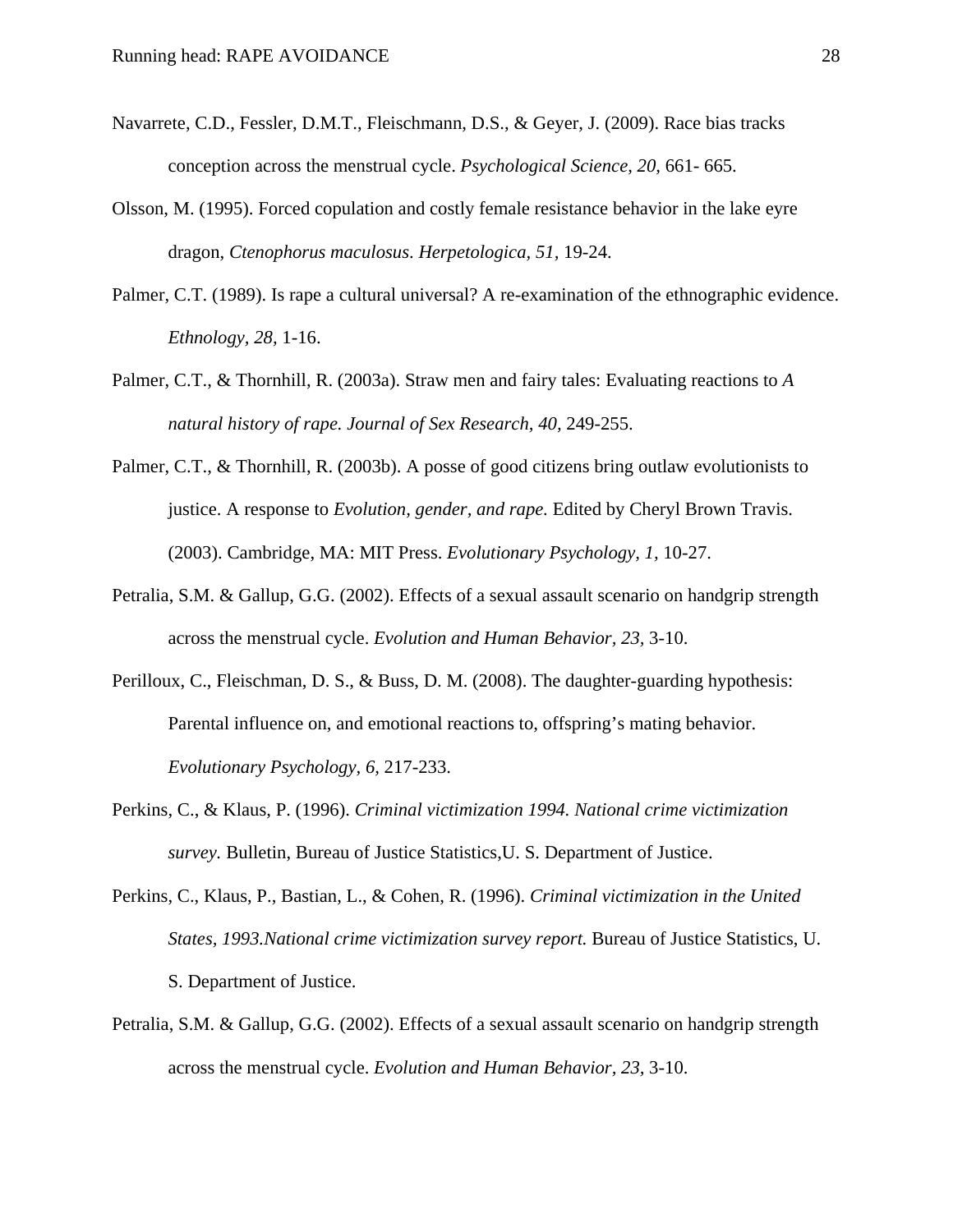- Plath, M., Parzefall, J., & Schlupp, I. (2003). The role of sexual harassment in cave and surface dwelling populations of the Atlantic molly, *Poecilia mexicana* (Poeciliidae, Teleostei). *Behavioral Ecology and Sociobiology, 54,* 303-309.
- Resnick, H.S., Kilpatrick, D.G., Dansky, B.S., Saunders, B.E., & Best, C.L. (1993). Prevalence of civilian trauma and post-traumatic stress disorder in a representative national sample of women. *Journal of Consulting and Clinical Psychology*, *61*, 984-991.
- Reyer, H.-U., Frei, G., & Som, C. (1999). Cryptic female choice: Frogs reduce clutch size when amplexed by undesired males. *Proceedings of the Royal Society B: Biological Sciences, 266,* 2101.
- Rozée, P.D. (1993). Forbidden or forgiven? Rape in cross-cultural perspective. *Psychology of Women Quarterly, 17,* 499-514.
- Sanday, P.R. (1981). The socio-cultural context of rape: A cross-cultural study. *Journal of Social Issues, 37,* 5-27.
- Scheppele, K.L, & Bart, P.B. (1983). Through women's eyes: Defining danger in the wake of sexual assault. *Journal of Social Issues, 39,* 63-81.
- Shackelford, T.K. (2002a). Are young women the special targets of rape-murder? *Aggressive Behavior, 28,* 224-232.
- Shackelford, T.K. (2002b). Risk of multiple-offender rape-murder varies with female age. *Journal of Criminal Justice, 30,* 135-141.
- Shine, R., Langkilde, T., & Mason, R.T. (2003). Cryptic forcible insemination: Male snakes exploit female physiology, anatomy, and behavior to obtain coercive matings. *American Naturalist*, *162,* 653-667.

Smuts, B. B. (1992). Male aggression against women. *Human Nature, 6,* 1-32.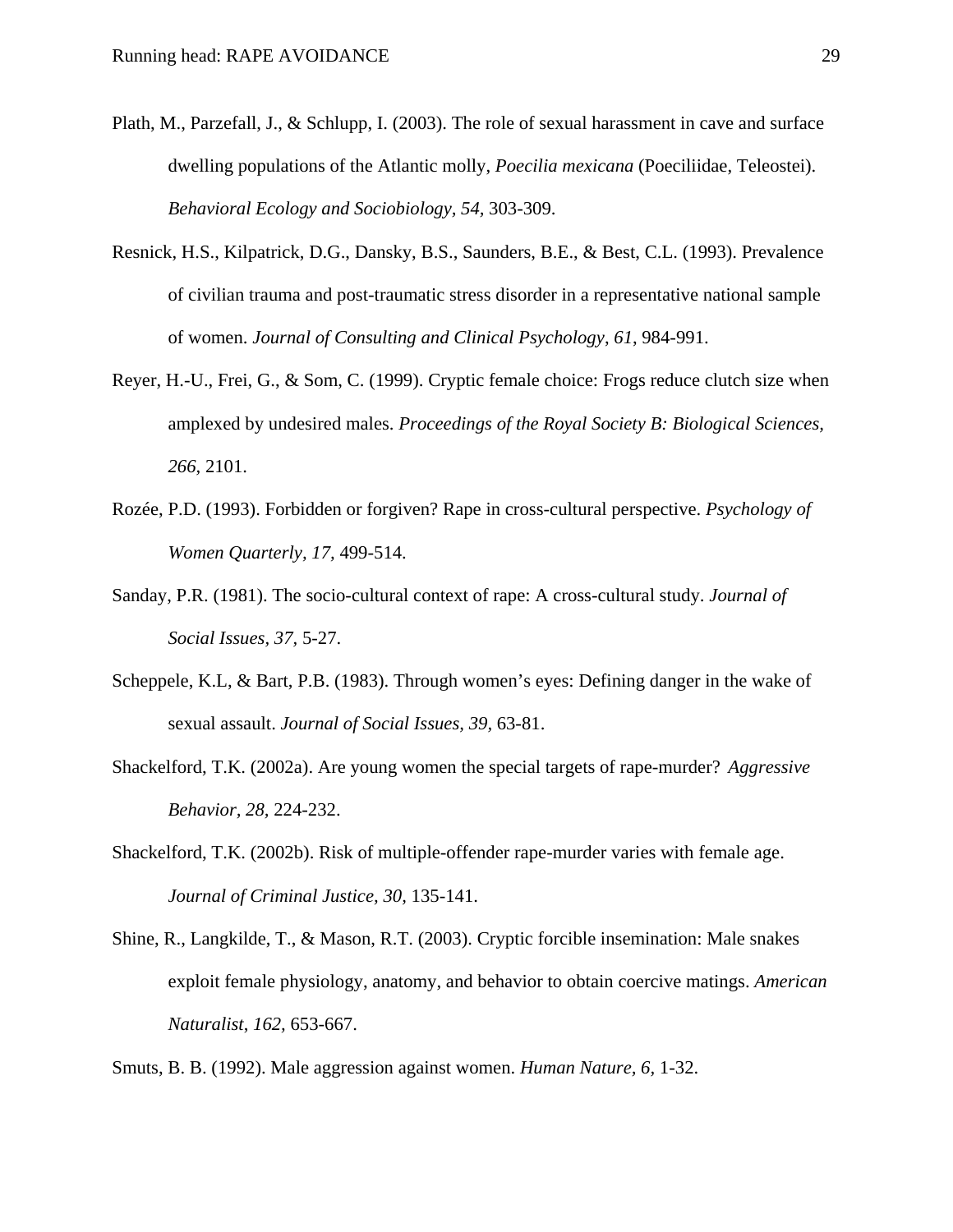Symons, D. (1979). *The evolution of human sexuality*. New York: Oxford University Press.

- Sztatecsny, M. Jehle, R., Burke, T., & Hödl, W. (2006). Female polyandry under male harassment: The case of the common toad (*Bufo bufo*). *Journal of Zoology, 270,* 517.
- Tang-Martinez, Z. (1997). The curious courtship of sociobiology and feminism: A case of irreconcilable differences. In P. Gowaty (Ed.), *Feminism and evolutionary biology* (pp. 116-150). New York: Chapman & Hall.
- Thornhill, N. (1996). Psychological adaptation to sexual coercion in victims and offenders. In D.M. Buss & N. Malamuth (Eds.), *Sex, power, conflict* (pp. 90-104)*.* New York: Oxford University Press.
- Thornhill, N., & Thornhill, R. (1990a). Evolutionary analysis of psychological pain of rape victims I: The effects of victim's age and marital status. *Ethology and Sociobiology, 11,*  155-176.
- Thornhill, N., & Thornhill, R. (1990b). Evolutionary analysis of psychological pain following rape II: The effects of stranger, friend, and family member offenders. *Ethology and Sociobiology, 11,* 177-193.
- Thornhill, N., & Thornhill, R. (1990c). Evolutionary analysis of psychological pain following rape victims III: The effects of force and violence. *Aggressive Behavior, 16,* 297-320.
- Thornhill, N., & Thornhill, R. (1991). An evolutionary analysis of psychological pain following rape IV: The effect of the nature of the sexual act. *Journal of Comparative Psychology, 105,* 243-252.
- Thornhill, R. (1980). Rape in *Panorpa* scorpionflies and a general rape hypothesis. *Animal Behavior, 28,* 52-59.